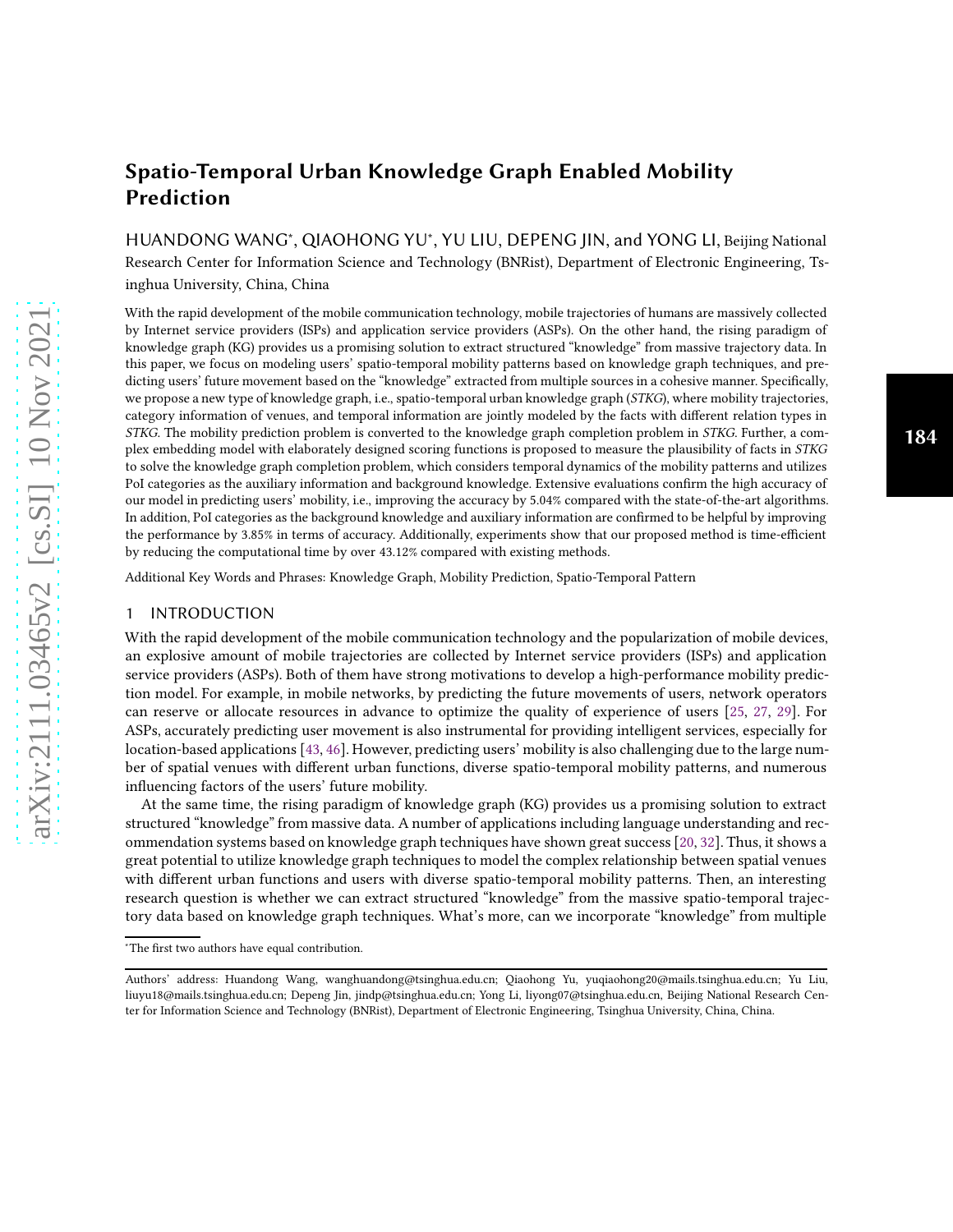184:2 • Huandong Wang, Qiaohong Yu, Yu Liu, Depeng Jin, and Yong Li

sources, e.g., category information of venues obtained from the map services, to predict users' future movement with better performance?

A number of approaches have been proposed to utilize knowledge graphs to better model user behaviors [\[37](#page-22-3), [38](#page-22-4)]. However, most of them directly enhance existing user models by using the embeddings of entities learned from KG as the initial features, which fails to incorporate "knowledge" from multiple sources in a cohesive manner. What's more, the "knowledge" involved in the user traces is ignored in these methods. For example, based on the trajectory data, we can extract the spatio-temporal mobility patterns of users, which are definitely important knowledge and useful for a number of applications including user profiling [\[40\]](#page-22-5), spatio-temporal aware recommendation [\[44](#page-22-6)], etc.

In this paper, we focus on modeling users' spatio-temporal mobility patterns based on knowledge graph techniques, and predicting users' future movement based on the "knowledge" extracted from multiple sources in a cohesive manner. By elaborately defining a data schema, we construct our proposed spatio-temporal urban knowledge graph (STKG), where users, spatial venues, their categories, and time are regarded as entities in the STKG and "knowledge" from different sources are characterized by the facts of different types of relations between them. Further, the mobility prediction problem is converted to the knowledge graph completion problem in the STKG. We further propose a multi-ary embedding model in the complex vector space to solve the knowledge graph completion problem, where entities and relations are jointly mapped into a low-dimensional complex space with the plausibility of the facts between them preserved. In this process, multi-level categories of spatial venues are jointly considered in a uniform manner, which characterizes their urban functions. At the same time, user features are learned correlated with their diverse spatio-temporal mobility patterns. What's more, we define different types of relations to characterize the spatio-temproal patterns correlated with different combinations of the influencing factors, and implement extensive experiments to evaluate their influence on the performance of the mobility prediction. In summary, our paper makes the following contributions:

- This is the first work to solve the mobility prediction problem by converting it to a knowledge graph completion problem in the new proposed spatio-temporal urban knowledge graph (STKG), where massive mobility trajectories, category information of venues, and temporal information are jointly modeled in a cohesive manner.
- We propose a complex embedding model for entities and relations in the STKG with elaborately designed scoring functions to model the facts between them, which considers temporal dynamics of the mobility patterns and auxiliary information with different forms describing the historically visited venues and their categories.
- Extensive evaluations confirm the high accuracy of our model in predicting users' mobility. Specifically, our proposed model improves the accuracy of user mobility prediction by 5.04% compared with the stateof-the-art algorithms. What's more, background knowledge is confirmed to be helpful, i.e., by combining the auxiliary information and the affiliation relations based on the PoI category information, the prediction performance of our proposed model is improved by 3.85% in terms of accuracy. In addition, experiments show that our proposed method is time-efficient by reducing the computational time by over 43.12% compared with existing methods.

The rest of the paper is structured as follows. In Section [2,](#page-2-0) we present the mathematical model and formulate the investigated problem. In Section [3,](#page-3-0) we introduce the methodology to solve the mobility prediction problem based on our proposed spatio-temporal urban knowledge graph. In Section [4,](#page-8-0) we evaluate the performance of our proposed algorithms compared with existing algorithms. Finally, after discussing related work in Section [5,](#page-17-0) we summarize our main findings in Section [6.](#page-20-0)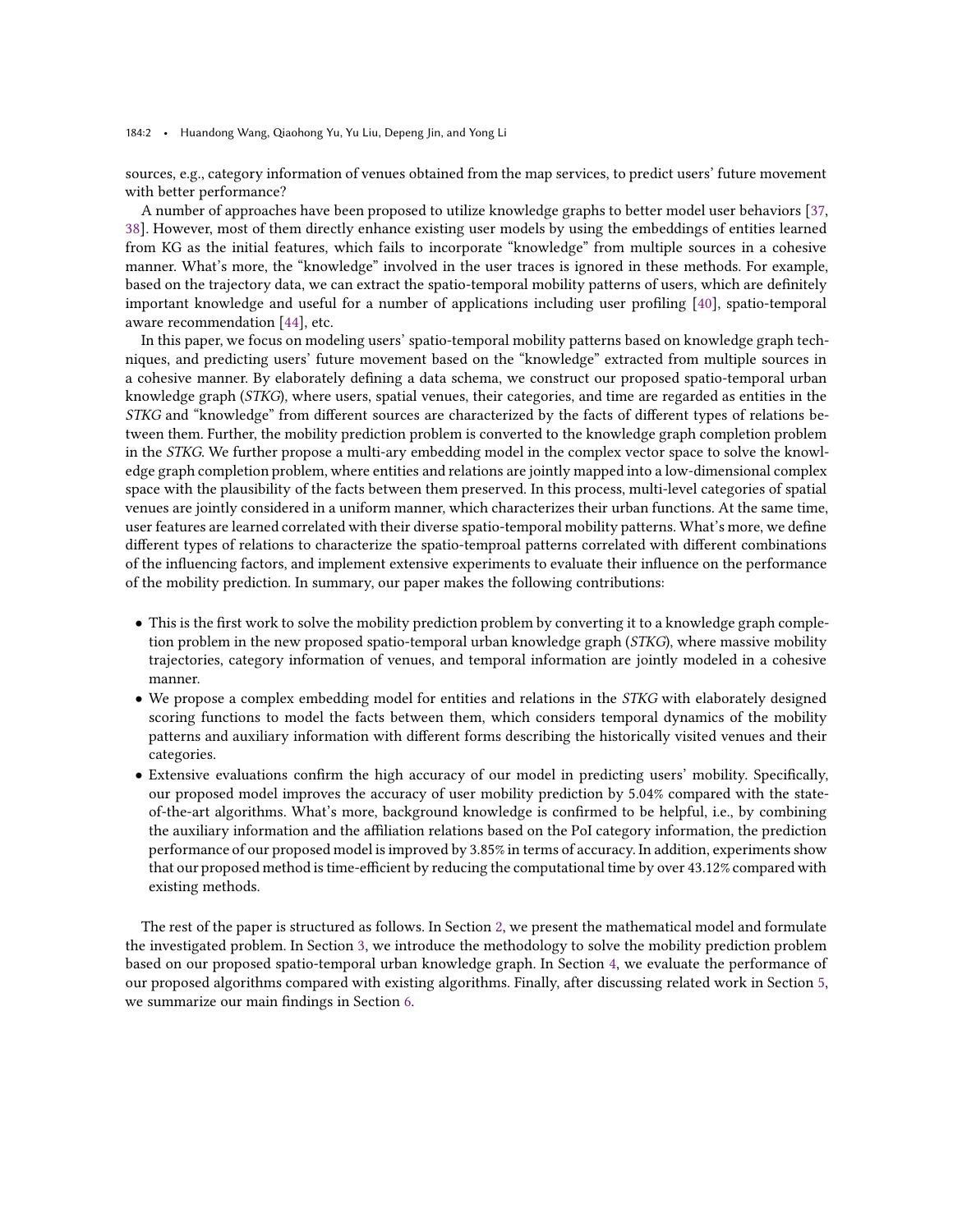<span id="page-2-1"></span>

| <b>Notation</b>            | Description                                                                                                                                       |
|----------------------------|---------------------------------------------------------------------------------------------------------------------------------------------------|
| G                          | The spatio-temporal urban knowledge graph.                                                                                                        |
| $\mathcal{G}^V$            | The spatio-temporal urban knowledge graph with only spatio-temporal mobility pattern                                                              |
| $G^{Ci}$                   | relations.<br>The spatio-temporal urban knowledge graph with only <i>i</i> -th level PoI categories affiliation                                   |
| $G^C$                      | relations.<br>The spatio-temporal urban knowledge graph with all PoI categories affiliation relations, i.e.,<br>$\cup_{i=1}^{3} \mathcal{G}^{Ci}$ |
| $\boldsymbol{\mathcal{U}}$ | The set of users.                                                                                                                                 |
| $\mathcal{T}$              | The set of time bins.                                                                                                                             |
| $\mathcal{P}$              | The set of PoIs.                                                                                                                                  |
| $\mathcal{R}$              | The set of relation types.                                                                                                                        |
| $C_1, C_2, C_3$            | The set of three level categories of PoIs.                                                                                                        |
| C                          | The set of all categories, i.e., $C = \{C_1, C_2, C_3\}$ .                                                                                        |
| $x=(u, l, t)$              | The mobility record indicating that user $u$ visits location $l$ at time $t$ .                                                                    |
| $tr^u$                     | The mobility trajectory of user $u \in \mathcal{U}$ .                                                                                             |
| $r_V$                      | Spatio-temporal mobility pattern relation.                                                                                                        |
| $r_{C1}, r_{C2}, r_{C3}$   | Affiliation relation of three level categories, respectively.                                                                                     |
| $\alpha$                   | The fraction of time-modulated dimensions in the embedding vector $r_V^E(t, A)$ .                                                                 |
|                            | The parameter to balance the influence of the loss of different types of relations.                                                               |

| Table 1. Notations and descriptions. |  |
|--------------------------------------|--|
|--------------------------------------|--|

# <span id="page-2-0"></span>2 PRELIMINARIES AND SYSTEM OVERVIEW

In this section, we provide preliminaries of our paper by introducing fundamental concepts and formally defining the mobility prediction problem that we investigate. In addition, we also provide an overview of our proposed knowledge graph based mobility prediction system. Table [1](#page-2-1) shows the meanings of key notations used in this paper.

# 2.1 Definitions

DEFINITION 1 (POINT OF INTEREST). A point of interest (PoI) is a spatial venue with a specific urban function, e.g., a restaurant or an office building. In addition, each PoI is associated with several PoI categories which contain PoIs with the same urban function.

We denote the set of PoIs as  $P$ . In addition, we assume there exist three levels of PoI categories, i.e., fine-level categories, mid-level categories, and coarse-level categories. We denote the set of categories with these three different levels as  $C_1$ ,  $C_2$ , and  $C_3$ , respectively.

DEFINITION 2 (MOBILITY RECORD). Each mobility record is defined as 3-tuple  $x = (u, p, t)$ , where u is the identifier of the user or the device,  $t$  is the timestamp, and  $p$  is the PoI visited by user  $u$  at time  $t$ .

In order to process timestamps with different resolutions in different datasets in a unified manner, we discretize timestamps into fixed-length time bins. Following the widely used preprocessing strategy of timestamps in existing approaches [\[40,](#page-22-5) [47\]](#page-22-7), we divide one day into 48 half-hour time bins, and we further distinguish time bins belonging to the working day and non-working day. Thus, there are totally 96 time bins. We further denote the set of time bins as  $\mathcal{T}$ .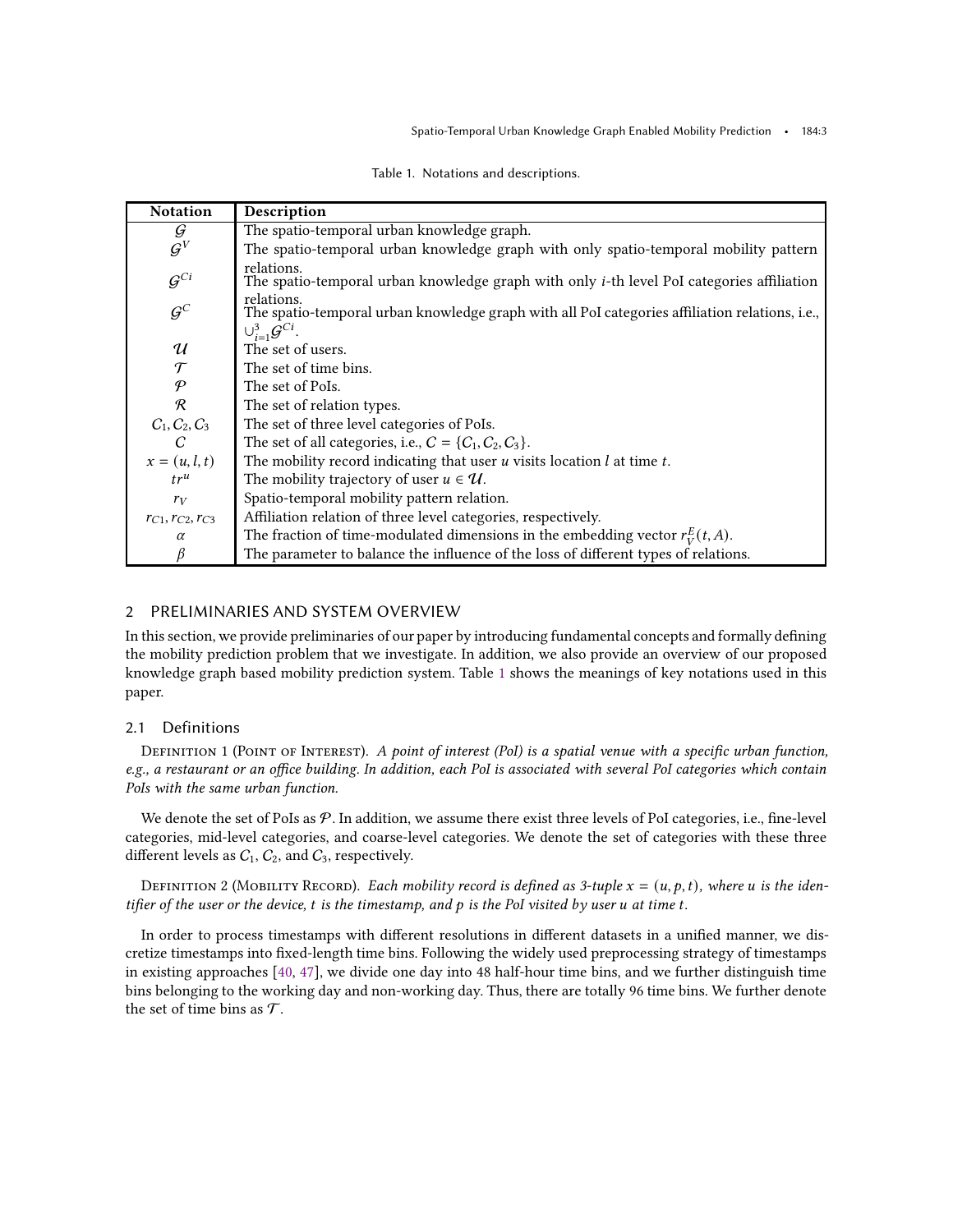#### <span id="page-3-1"></span>184:4 • Huandong Wang, Qiaohong Yu, Yu Liu, Depeng Jin, and Yong Li



Fig. 1. The workflow of our proposed system.

DEFINITION 3 (MOBILITY TRAJECTORY). For an arbitrary user or device u, its mobility trajectory is defined by a sequence of ordered spatio-temporal mobility records as  $tr^u = \{x_1^u, x_2^u, ..., x_n^u\}$ , where  $x_i^u = (u, p_i^u, t_i^u)$  is a mobility record. In addition, for arbitrary  $1 \leq i \leq j \leq n$ , we have  $t_i^u \leq t_j^u$ .

## 2.2 Problem Formulation

Based on the above-defined notations and concepts, the mobility prediction problem that we investigate can be expressed as follows:

DEFINITION 4 (MOBILITY PREDICTION PROBLEM). Given the historical mobility trajectories  $\{tr^u\}_{u\in\mathcal{U}}$  and the target time  $\{t_\star^u\}_{u\in U}$ , estimate the PoI  $p_\star^u$  of each user  $u\in U$  at time  $t_\star^u$ . In addition, auxiliary information can be utilized in this process, e.g., category information of PoIs.

## 2.3 System Overview

We show the workflow of our proposed system in Figure [1.](#page-3-1) As we can observe, based on the collected mobility trajectory data and PoI category information, we first utilize a pre-defined data schema to extract entities, relations, and facts to construct the spatio-temporal urban knowledge graph (STKG). Then, we propose an embedding model to learn the feature vectors of all entities in our STKG. Finally, based on the learned embedding vectors, we implement mobility prediction, which is converted to the knowledge graph completion problem in the constructed STKG.

# <span id="page-3-0"></span>3 METHODOLOGY

In this section, we present our mobility prediction method based on knowledge graphs. We first define the concept of the spatio-temporal urban knowledge graph (STKG), and introduce how to construct it based on mobility trajectories and PoI category information and how to convert the mobility prediction problem to a knowledge graph completion problem in the STKG. Then, we propose a representation learning model to extract the features of entities and relations from the facts in the observed STKG. Following the description about how to optimize the model parameters, we present the algorithm details about how to implement mobility prediction based on the STKG, and analyze the algorithms in terms of computational complexity.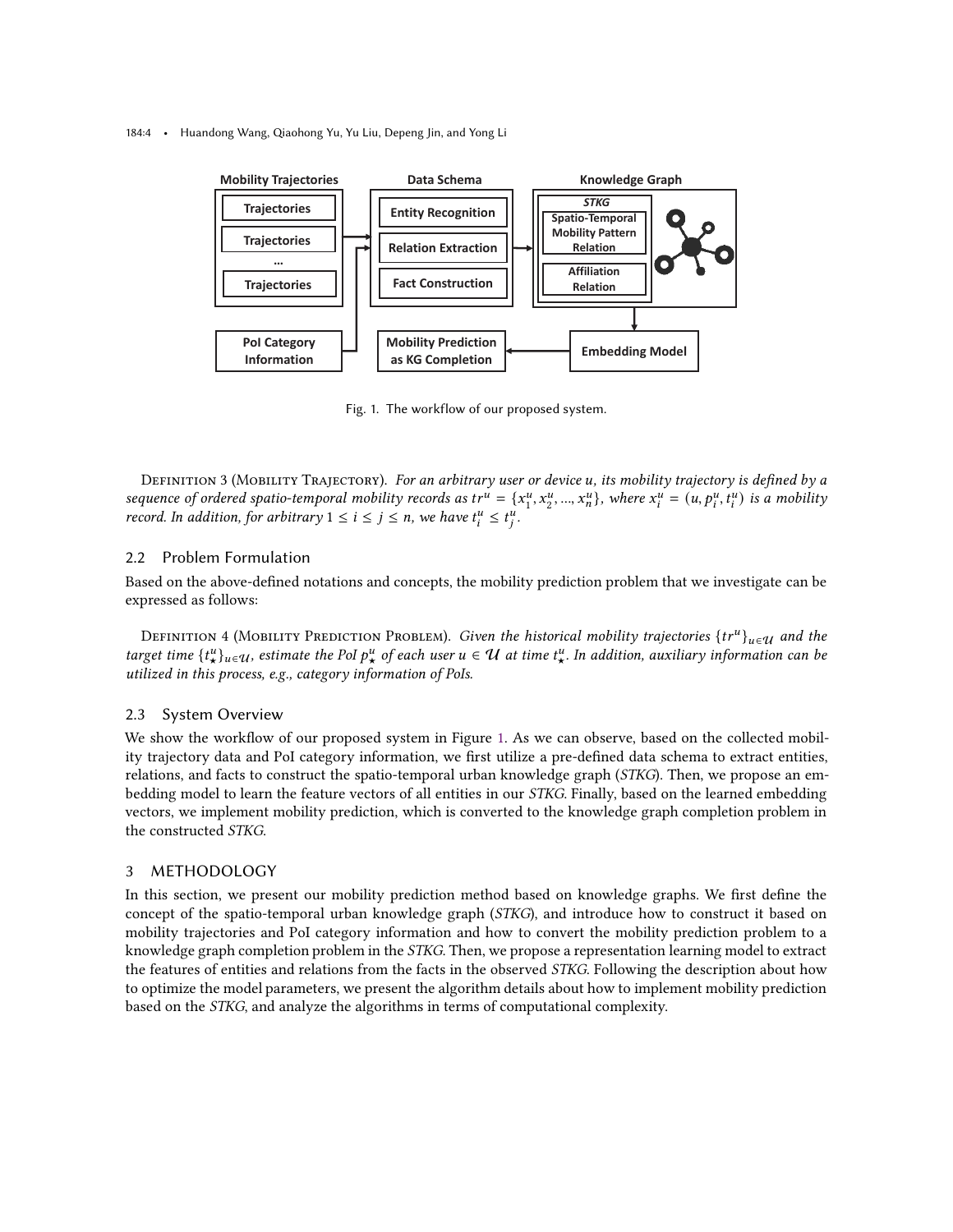<span id="page-4-1"></span>

| <b>Relation</b> | <b>Corresponding Auxiliary Information</b>                                                                 |
|-----------------|------------------------------------------------------------------------------------------------------------|
| $r_{V0}$        | $A = \emptyset$ .                                                                                          |
| $r_{V1}$        | $A = \{p_s\}$ , where $p_s \in \mathcal{P}$ is the most recently visited PoI.                              |
| $r_{V2}$        | $A = \{c_{s1}\}\$ , where $c_{s1} \in C_1$ is the fine-level category of the most recently visited PoI.    |
| $r_{V3}$        | $A = \{c_{s2}\}\$ , where $c_{s2} \in C_2$ is the mid-level category of the most recently visited PoI.     |
| $r_{V4}$        | $A = \{c_{s3}\}\,$ , where $c_{s3} \in C_3$ is the coarse-level category of the most recently visited PoI. |

Table 2. Spatio-temporal mobility pattern relations (STMPR) with different auxiliary information.

#### 3.1 Knowledge Graph Construction

We first introduce how we define the *STKG*, and extract relations from trajectories and PoI category information. Specifically, the definition of STKG is given as follows:

<span id="page-4-0"></span>DEFINITION 5 (SPATIO-TEMPORAL URBAN KNOWLEDGE GRAPH (STKG)). The spatio-temporal urban knowledge graph is defined as a graph  $G = (\mathcal{E}, \mathcal{R}, \mathcal{F})$ , where  $\mathcal{E}$  is the set of spatio-temporal entities including users, time units, PoIs, and their categories. R represents the set of relation types between entities, and  $\mathcal F$  represents the set of facts corresponding to different relation types. R and  $F$  jointly describe the interrelation between the spatio-temporal entities in E. More specifically, there are two types of relations in  $G$ . The first type is the spatio-temporal mobility pattern relation, which describes the fact that a user visits some PoI at a certain time. The second type is the affiliation relation between PoI and PoI categories, which describes the fact that a PoI belongs to a PoI category.

As we can observe from Definition [5,](#page-4-0) our defined STKG contains two types of relations, where the spatiotemporal mobility pattern relation is constructed based on the historical mobility trajectories of users and the affiliation relation is constructed based on the PoI category information. We further formally define these two relations as follows:

DEFINITION 6 (SPATIO-TEMPORAL MOBILITY PATTERN RELATION (STMPR)). If the fact that the user  $u \in \mathcal{U}$ visited the PoI  $p \in \mathcal{P}$  at time  $t \in \mathcal{T}$  is true, the spatio-temporal mobility pattern relation  $r_V$  is defined to exist between u and p. Further, the fact is denoted by a tuple  $(u, r_V, p, t, A)$ , where A is the auxiliary information describing the spatio-temporal context of this fact.

In fact, the time  $t$  is regarded as auxiliary information of the relation in a number of existing studies [\[8,](#page-21-4) [17](#page-21-5)]. However, the time information plays a critical role in the spatio-temporal mobility pattern relation, i.e., the mobility pattern is valid only at certain points in time. Thus, we regard the time as an additional entity in the relation, while A incorporates other mobility-related entities, including the most recently visited PoI, the corresponding category, etc. Specifically, we define five types of spatio-temporal mobility pattern relations with different auxiliary information in Table [2.](#page-4-1)

The facts of spatio-temporal mobility pattern relations can be constructed by attaching the corresponding auxiliary information A to each mobility record  $x = \{u, p, t\}$ . Specifically, based on the considered auxiliary information summarized in Table [2,](#page-4-1) for each mobility record  $x = \{u, p, t\}$ , we only need to find the most recently visited PoI  $p_s$  of the user from his/her trajectory  $tr^u$ . Then, use  $p_s$  or the category  $c \in C_i$  which  $p_s$  belongs to as the auxiliary information A.

DEFINITION 7 (AFFILIATION RELATION). For each  $c_1 \in C_1$  and an arbitrary PoI p, if the fact that  $c_1$  is the finelevel category of p is true, the affiliation relation  $r_{C_1}$  is defined to exist between  $c_1$  and p, and this fact is denoted by a 3-tuple  $(p, r_{C_1}, c_1)$ . Similarly, for  $c_2 \in C_2$  and  $c_3 \in C_3$ , the facts of that  $c_2$  and  $c_3$  are the mid-level and coarse-level category of p are defined as  $(p, r_{C2}, c_2)$  and  $(p, r_{C3}, c_3)$ , respectively.

The facts of affiliation relations can be simply constructed by going through PoIs and finding their affiliated PoI categories with different levels. For the sake of simplicity, we denote the sub-STKG with only spatio-temporal mobility pattern relations and affiliation relations of  $i$ -th level categories as  $\mathcal{G}^V$  and  $\mathcal{G}^{Ci}$ , respectively.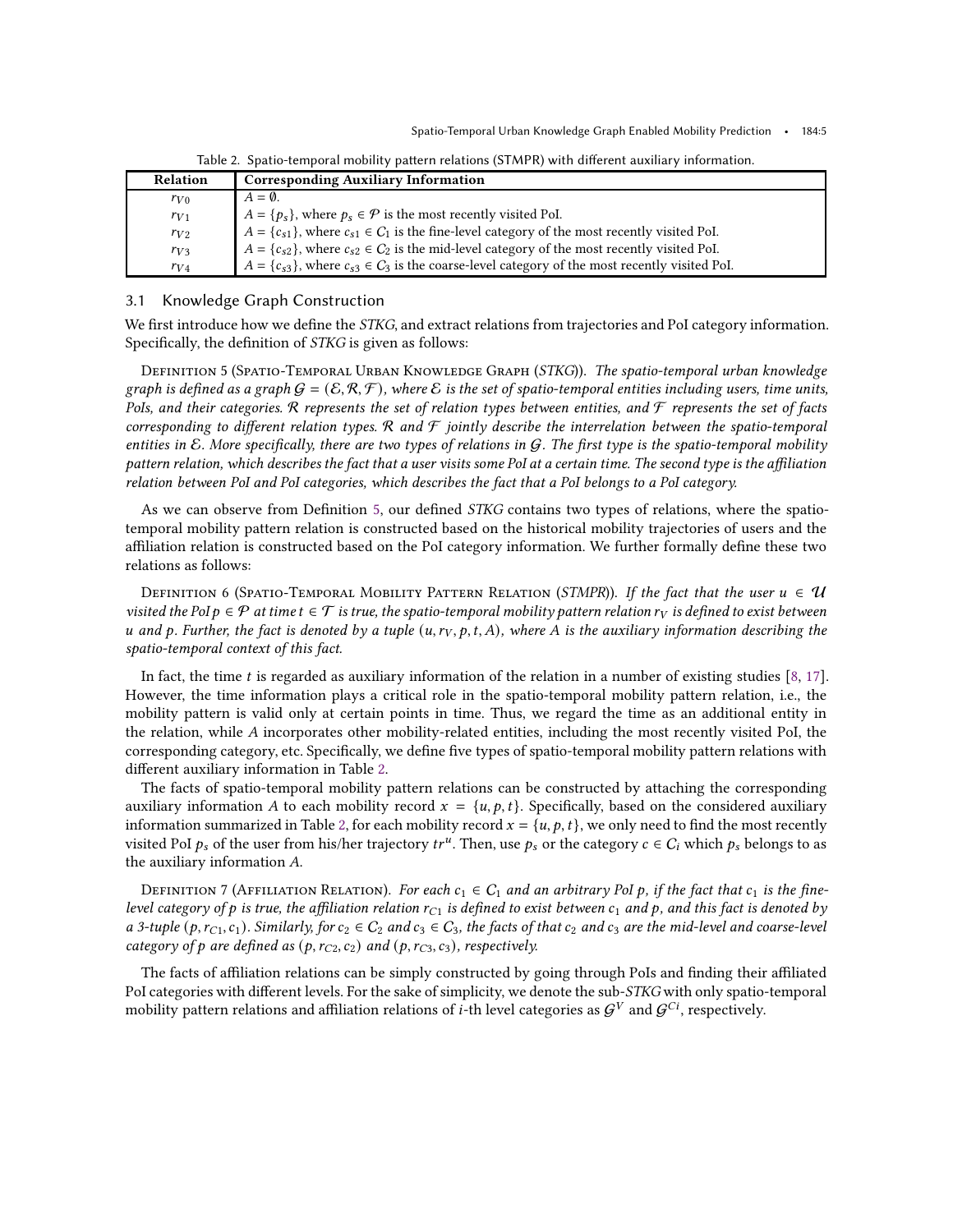184:6 • Huandong Wang, Qiaohong Yu, Yu Liu, Depeng Jin, and Yong Li

Actually, another type of affiliation relation exists between PoI categories of different levels, defined as the category affiliation relation. The category affiliation relations describe the fact that a fine-level PoI category belongs to a mid-level PoI category, or a mid-level PoI category belongs to a coarse-level PoI category. We also denote the sub-STKG with only the category affiliation relations as  $G^{C'}$ . Note that the category affiliation relation does not have a direct impact on human mobility, and thus their influence on the prediction performance is less than the spatial-temporal mobility pattern relation and the affiliation relation, which will be verified in Section [4.](#page-8-0) Thus, we mainly consider the two key relations of the spatio-temporal mobility pattern relation and the affiliation relation in our constructed STKG.

Modeling the mobility prediction problem as a KG completion problem. Given the definition of spatiotemporal urban knowledge graph above, the mobility prediction problem can be transformed into a knowledge graph completion problem, which is formally defined as follows:

DEFINITION 8 (SPATIO-TEMPORAL URBAN KNOWLEDGE GRAPH COMPLETION PROBLEM). Given the observed spatio-temporal urban knowledge graph G, for each  $u \in \mathcal{U}$ , the target time  $t^u_{\star}$ , the corresponding auxiliary information A, and a PoI  $p \in \mathcal{P}$ , infer whether the fact  $(u, r_V, p, t^u_\star)$  is true.

Based on the definitions above, by enumerating all possible candidate locations  $p \in \mathcal{P}$  and ranking them based on the plausibility of their corresponding facts, we can predict the location of the user u at time  $t^u_{\star}$ .

#### 3.2 Embedding Model

In order to learn the features of entities from the facts in the observed STKG, we propose our embedding model in this section. Specifically, this embedding model maps each entity or relation type into a low-dimensional vector, and utilizes a defined scoring function to measure the plausibility of facts in the knowledge graph. Then, the embedding vectors are optimized by maximizing the plausibility of all facts in the observed knowledge graph. Based on the well-learned embedding vectors, we can further implement knowledge graph completion, i.e., predicting the potential relation between entities.

Specifically, for each entity  $e\in\mathcal{G},$  we define its embedding vector as  $e^E\in\mathbb{C}^d$ , where  $\mathbb{C}^d$  is the  $d$ -dimensional complex vector space. It has been shown that compared with real embeddings, complex embeddings have a stronger ability in capturing antisymmetric relations [\[18,](#page-21-6) [34\]](#page-22-8). Then, for an arbitrary user  $u \in \mathcal{U}$ , PoI  $p \in \mathcal{P}$ , and time  $t \in \mathcal{T}$ , the scoring function of the tuple  $x = (u, r_V, p, t, A)$  is defined as follows:

<span id="page-5-0"></span>
$$
f_{r_V}(u, p, t, A) = \text{Re}(< u^E, r_V^E(t, A), \bar{p^E}) = \sum_{i=1}^d u_i^E r_{Vi}^E \bar{p_i^E},
$$
\n(1)

where  $u^E$ ,  $r_V^E$ , and  $p^E$  are the embedding vector of  $u$ ,  $r_V$ , and  $p$ , respectively.  $u^E_i$ ,  $r^E_{Vi}$ , and  $p^E_i$  are their  $i$ -th elements, respectively. *d* is the dimensionality of embedding vectors. In addition,  $\langle \cdot \rangle$  is the multi-linear dot product. For an arbitrary complex number  $z$ ,  $\bar{z}$  is the complex conjugate of  $z$ , and Re( $z$ ) is the real component of  $z$ .

Note that in [\(1\)](#page-5-0), the embedding vector  $r_V^E$  of the spatio-temporal mobility pattern relation is defined as a dynamic function of the time  $t$  and auxiliary information  $A$ . Specifically, the embeddings of entities in  $\{t\} \cup A$ are used to modulate  $r_V^E$  to obtain an embedding vector dependent on the spatio-temporal context. Formally, the mathematical expression is formulated as follows:

<span id="page-5-1"></span>
$$
r_V^E(t, A) = \left[ \begin{array}{c} r_V' \odot t^{\overline{E}} \\ r_V'' \end{array} \right] \odot A^E, \tag{2}
$$

where ⊙ represents the element-wise product. Specifically, [\(2\)](#page-5-1) is the element-wise product of a time-modulated embedding vector and the embedding vector of the auxiliary information A. More specifically, we consider that some mobility patterns might be strongly time-dependent while others may be weakly time-dependent. For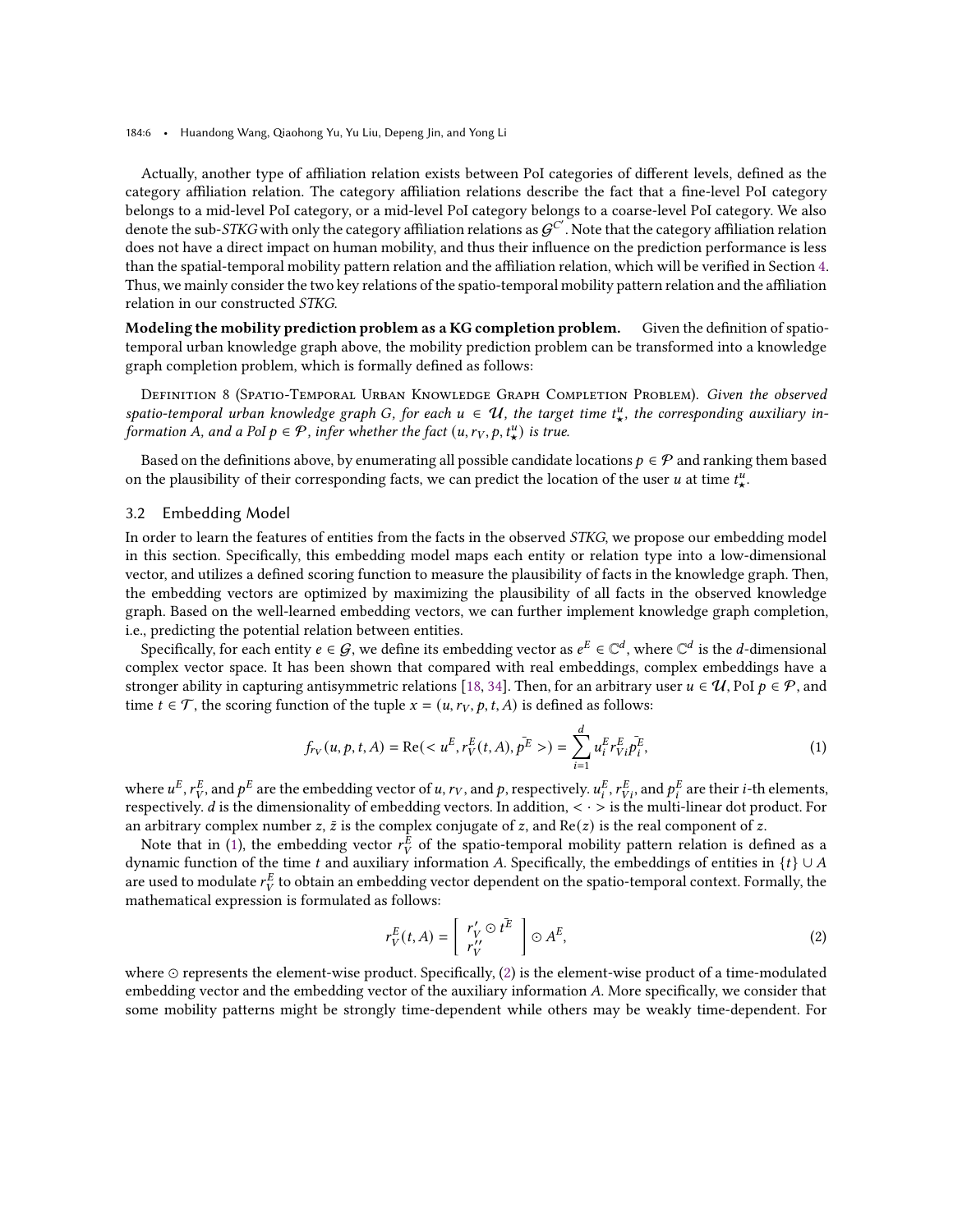example, the journey-to-work mobility patterns of a commuter must be strongly time-dependent, while the mobility pattern of a taxi driver might be weakly time-dependent, which might have a stronger correlation with the auxiliary context information, e.g., the previously visited location. Inspired by this phenomenon, we model the first part in [\(2\)](#page-5-1) as two concatenated subvectors, where the first subvector  $r'_V \odot t^{\overline{E}} \in \mathbb{C}^{\overline{d}_1}$  is explicitly multiplied with the time embedding vector  $t^{\overline{E}}\in\mathbb{C}^{d_1}$ , while the second subvector  $r''_V$  is not. In addition,  $A^E$  is the embedding vector of the auxiliary information  $A$ . We calculate it by implementing element-wise product of the embedding vector of the embedding vectors of all entities in  $A$  as follows:

$$
A^E = \bigodot_{e \in A} e^E. \tag{3}
$$

Further, we define the temporal dynamic ratio  $\alpha$  as the fraction of the number of dimensions of  $r'_V\odot t^{\overline{E}},$  i.e.,  $\alpha = d_1/d$ .

As for the scoring function of the affiliation relation, we define it in a similar way with [\(1\)](#page-5-0). Specifically, for a PoI  $p \in \mathcal{P}$  and a category  $c \in C_i$  with arbitrary  $i \in \{1, 2, 3\}$ , the scoring function of the tuple  $y = (p, r_{Ci}, c)$  is defined as follows:

<span id="page-6-3"></span>
$$
f_{rci}(p, c) = \text{Re}().
$$
 (4)

## 3.3 Model Optimization

For each training tuple  $x = (u, r_V, p, t, A)$  of the spatio-temporal mobility pattern relation, we use the cross entropy of the visited location as its loss, which can be calculated as:

<span id="page-6-0"></span>
$$
\ell_V(x) = \left[ -f_{r_V}(u, p, t, A) + \log \left( \sum_{p' \in \mathcal{P}} \exp(f_{r_V}(u, p', t, A)) \right) \right].
$$
 (5)

However, calculating [\(5\)](#page-6-0) requires computing the scoring function of all the  $|\mathcal{P}|$  tuples in  $\{(u, p', t, A)|p' \in \mathcal{P}\}$ , which is time-consuming. Thus, we solve this problem by adopting the strategy of negative sampling. Specifically, for each positive sample  $x = (u, r_V, p, t, A)$ , multiple negative samples are draw by randomly replacing p by  $p' \in \mathcal{P}$ . Then, [\(5\)](#page-6-0) is approximated by the following equation:

<span id="page-6-2"></span>
$$
\ell_V(x) \approx \left[ \log \sigma(-f_{rv}(u, p, t, A)) + \sum_{j=1}^{N_{\text{neg}}} E_{p'_j \sim P_n(p')}) \left[ \log \sigma(f_{rv}(u, p', t, A)) \right] \right],\tag{6}
$$

where  $N_{\text{neg}}$  is the number of negative samples,  $P_n(p')$  is a noise distribution, and  $\sigma$  is the sigmoid function.

Then, for all spatio-temporal mobility pattern relations contained in  $\mathcal{G}^V$ , the total loss can be expressed by:

$$
\mathcal{L}_V = \sum_{x \in \mathcal{G}^V} \ell_V(x). \tag{7}
$$

Similarly, for each train tuple  $y = (p, r_{Ci}, c)$  of the affiliation relation, we use the cross entropy of the affiliated PoI category as the loss, which can be expressed as:

<span id="page-6-1"></span>
$$
\ell_{Ci}(y) = \left[ -f_{Ci}(p, c) + \log \left( \sum_{c' \in C_i} \exp(f_{Ci}(p, c')) \right) \right].
$$
\n(8)

Since the number of PoI categories is much less compared with the number of PoIs, we do not implement negative sampling in calculating [\(8\)](#page-6-1). Then, the total loss of all affiliation relation contained in  $\mathcal{G}^{Ci}$  can be calculated by:

$$
\mathcal{L}_{Ci} = \sum_{y \in \mathcal{G}^{Ci}} t_{Ci}(y). \tag{9}
$$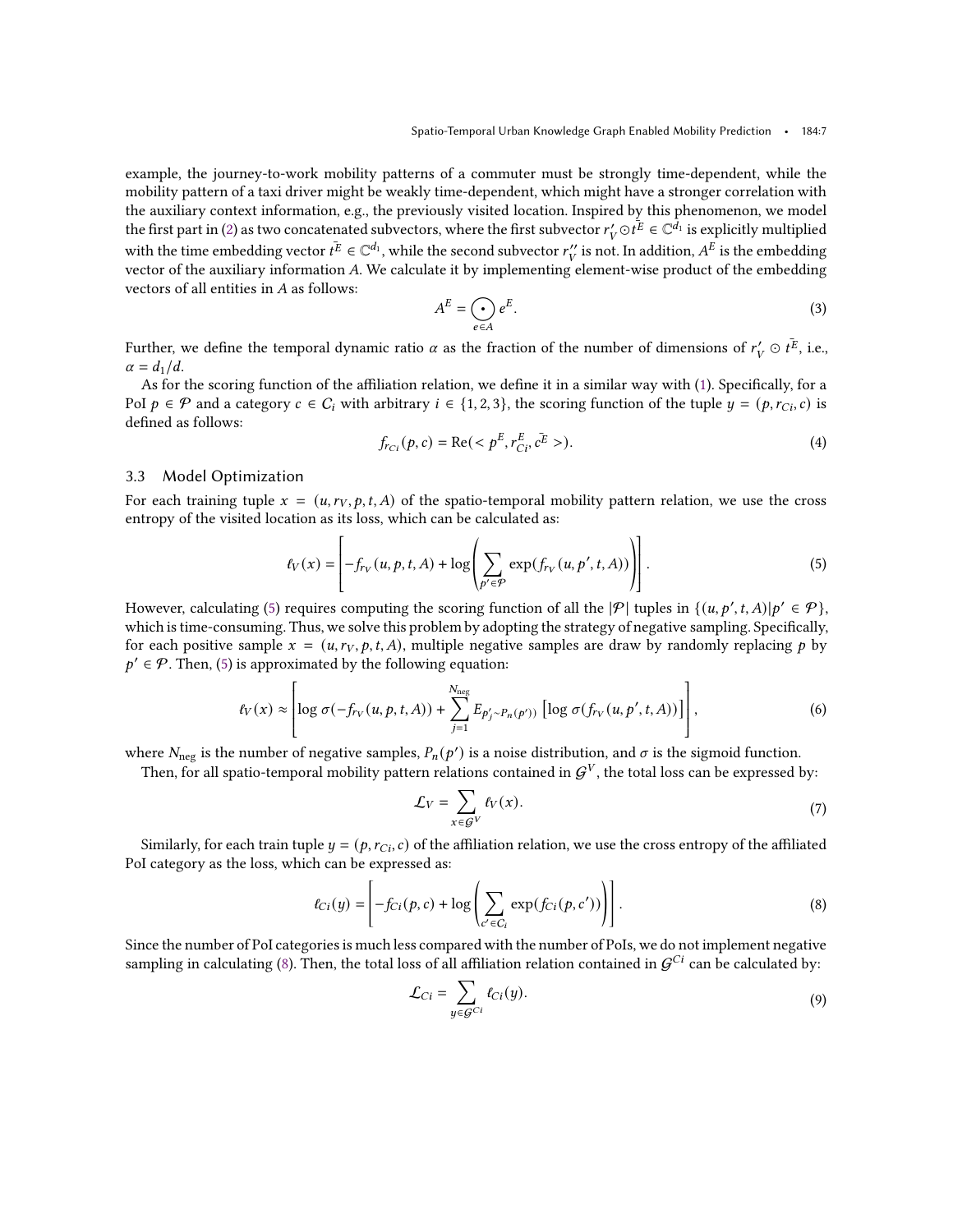184:8 • Huandong Wang, Qiaohong Yu, Yu Liu, Depeng Jin, and Yong Li

Based on the above formulation of the loss in terms of different types of relations, the total loss of the STKG  $G$  can be expressed as follows:

<span id="page-7-0"></span>
$$
\mathcal{L} = \mathcal{L}_V + \beta \sum_{i=1}^{3} \mathcal{L}_{Ci},\tag{10}
$$

where  $\beta > 0$  is the parameter to balance the influence of the loss of different types of relations. Overall, we can train our model by minimizing the total loss [\(10\)](#page-7-0), and obtain the embedding vectors of all entities in  $\mathcal G$ .

# 3.4 Algorithm Analysis

We present the pseudocode describing the process of learning embedding vectors of entities in Algorithm [1.](#page-7-1) As we can observe, in each epoch, this algorithm samples a mini-batch of facts in the training set  $S$ . Then, for each factor in the mini-batch, its loss is calculated based on [\(6\)](#page-6-2) and [\(8\)](#page-6-1). Finally, this algorithm updates embeddings of entities based on the gradient of the total loss. Similarly, the pseudocode describing the process of implementing mobility prediction based on the proposed STKG is shown in Algorithm [2.](#page-8-1) As we can observe, for each user u and the corresponding target time  $t^u_\star$  and auxiliary information  $A^u_\star$ , this algorithm iterates over all candidate PoI p in P and compute the score  $f_{r_V}(u, p, t^u_*, A^u_*)$ . Then, the PoI with the largest score is found as the prediction results. In the practical scenarios, according to the requirements of mobility prediction tasks, this algorithm can also rank candidate PoIs based on their scores and reserve top- $k$  PoIs as the prediction results.

<span id="page-7-1"></span>Algorithm 1: Training algorithm for STKG

```
1 Input: N_{\text{epoch}}, N_{\text{neg}}, STKG \mathcal{G} = \{ \mathcal{G}^V \cup \mathcal{G}^C \} as the training set.
 2 Output: embeddings \mathcal{U}^E, \mathcal{T}^E, \mathcal{P}^E, C^E, \mathcal{R}^E.3 Initialize: initialise embeddings \mathcal{U}^E, \mathcal{T}^E, \mathcal{P}^E, C^E, r_V^E, r_C^E.4 for i \in \{1, ..., N_{\text{epoch}}\} do
 5 S \leftarrow G6 while S \neq \emptyset do
 7 Sample a mini-batch S_{batch} \subset S8 S \leftarrow S / S_{batch};9 \mathcal{L} \leftarrow 010 for s \in S_{batch} do
11 if s \in \mathcal{G}^V then
12 Construct negative sample set N_s;
13 f_{rv}(s) \leftarrow (1)
14 \ell(s) \leftarrow (6);
15 else
16 f_{rc_i}(s) \leftarrow (4)
17 \ell(s) \leftarrow (8);
18 end
19 \mathcal{L} \leftarrow \mathcal{L} + \ell(s);20 end
21 Update parameters of embeddings w.r.t the gradients using \nabla \mathcal{L};
22 end
23 end
```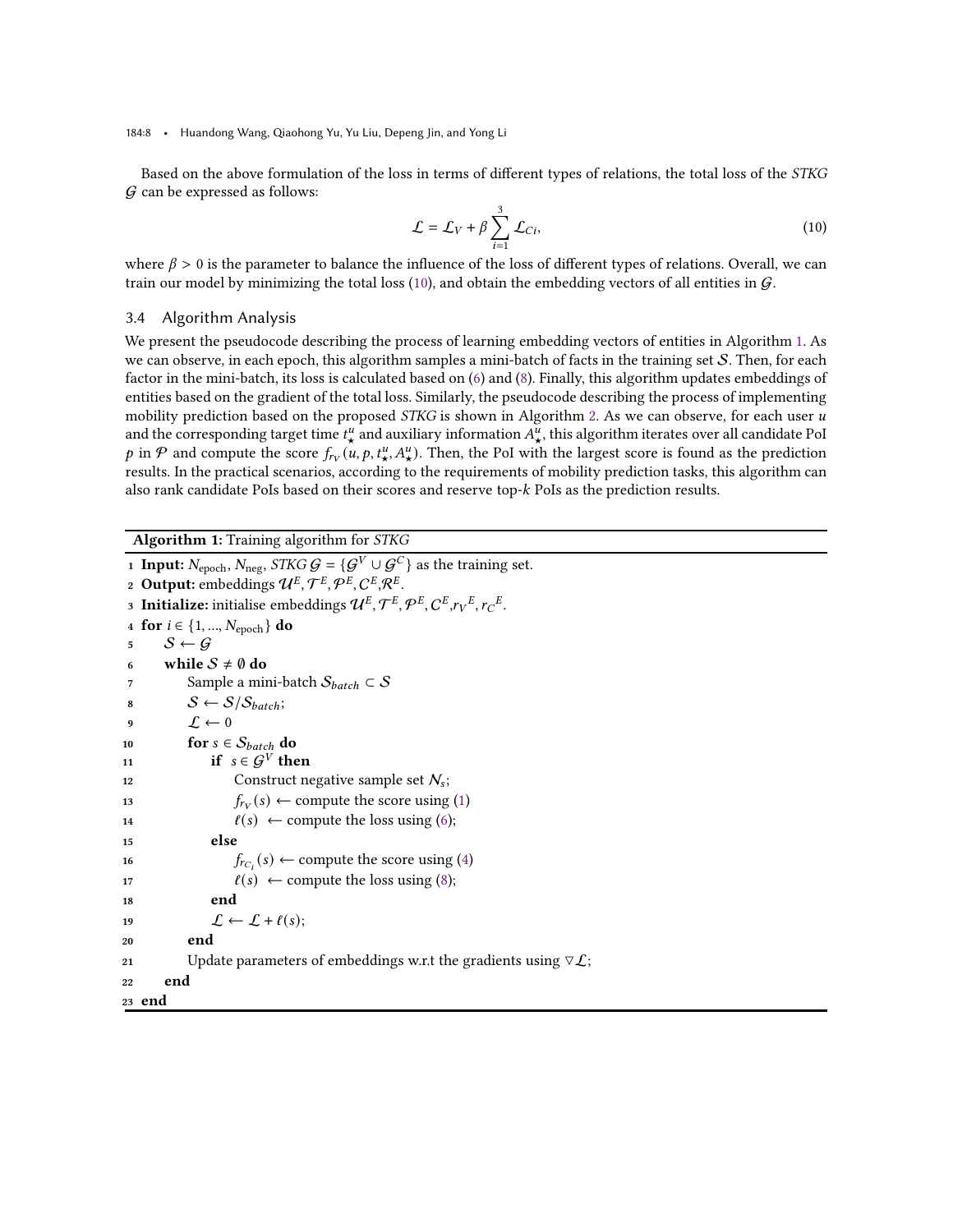#### Spatio-Temporal Urban Knowledge Graph Enabled Mobility Prediction • 184:9

<span id="page-8-2"></span>

Fig. 2. An example process of our proposed method.

We have further utilized a simple example to illustrate the process of our method in Figure [2.](#page-8-2) Specifically, we first extract user, PoI, time from mobility trajectories and PoI categories. Then, the facts of the spatial-temporal mobility pattern relation and affiliation relation are extracted to construct our knowledge graph. Through the embedding model, we can get the learned embeddings of the user, PoI, and time. Finally, we can compute the scores of all PoIs given user, time information, and the top- $k$  PoIs are our prediction results based on the scores.

<code>Complexity. As</code> we can observe from Algorithm [1,](#page-7-1) the update of each fact in  $\mathcal{G}^V$  and  $\mathcal{G}^C$  cost  $O(dN_{\text{neg}})$  time and  $O(d|C|)$  time, respectively, where d is the dimensionality of embedding vectors. Thus, the total computational complexity of the training algorithm is  $O(N_{\text{epoch}}d|\mathcal{G}|(|C| + N_{\text{neg}}))$ . Differently, in the prediction algorithm, the negative sampling strategy cannot be used. Thus, its total computational complexity is  $O(d|\mathcal{P}||\mathcal{U}|)$ . Overall, the computational complexity grows linearly with the problem size, which is feasible in practice.

# <span id="page-8-0"></span>4 EVALUATION

# 4.1 Experimental Settings

4.1.1 Datasets. We have utilized three representative datasets to evaluate the performance of our experiment. The first one is a publicly available check-in data of New York from a previous work [\[42\]](#page-22-9), which is collected from Foursquare with the duration from April 12, 2012 to February 16, 2013. Each record in this dataset includes

<span id="page-8-1"></span>Algorithm 2: Predicting future movement based on STKG.

- **1 Input:** The set of target time  $\{t^u_\star\}_{u \in \mathcal{U}}$ , the corresponding auxiliary information  $\{A^u_\star\}_{u \in \mathcal{U}}$ , and the embeddings of all entities including  $\mathcal{U}^{E},\mathcal{T}^{E},\mathcal{P}^{E},\mathcal{C}^{E},\mathcal{R}^{E}.$
- 2 Output:  $\{p_\star^u\}_{u\in\mathcal{U}}$ , where each  $p_\star^u$  presents the PoI predicted to be visited by  $u$  at time  $t_\star^u$ .

```
3 for u \in \mathcal{U} do
4 for p \in \mathcal{P} do
5 f_p = f_{ry}(u, p, t^u, A^u) using (1)
6 end
p^u_{\star} = \argmax_{p} f_p8 end
```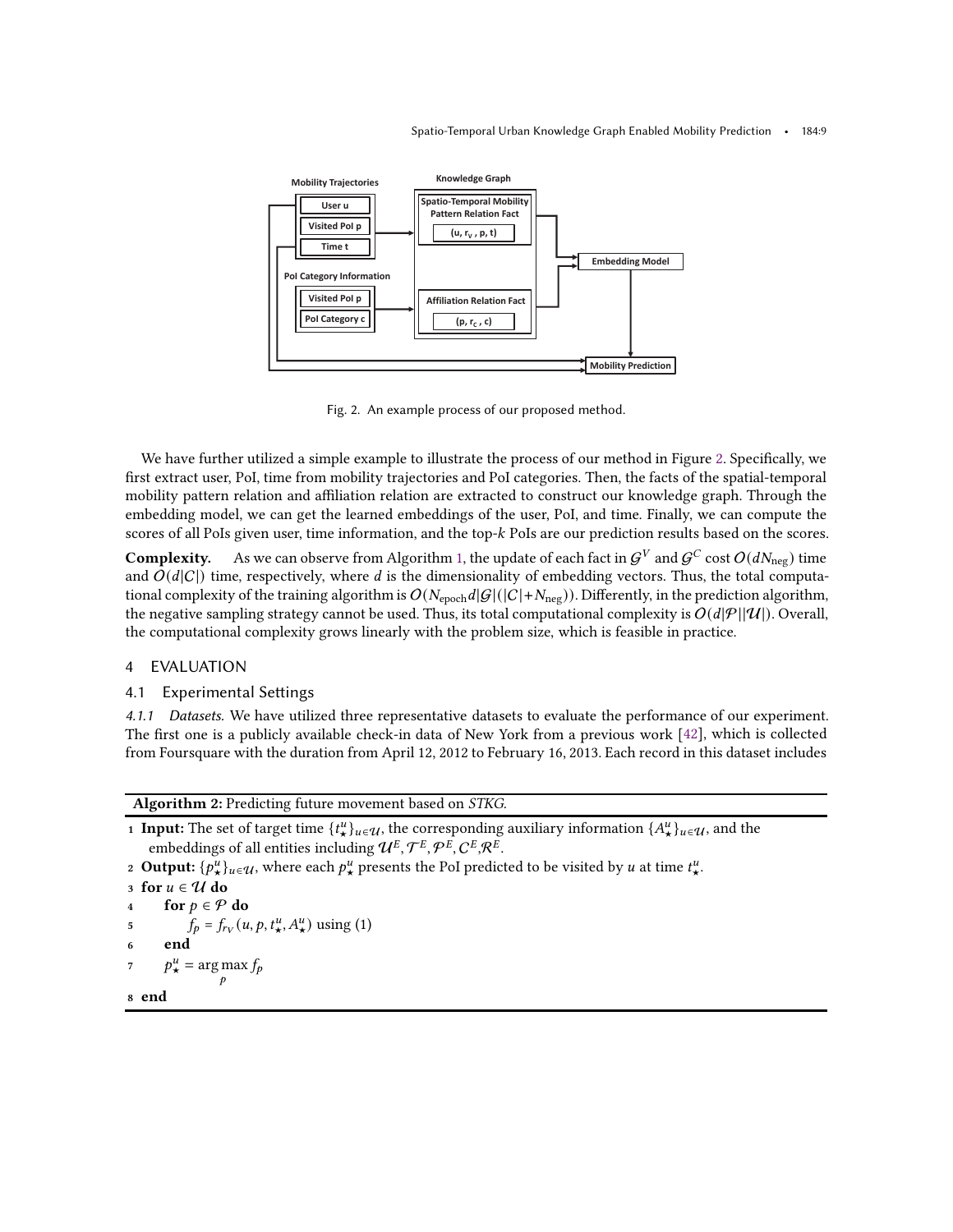<span id="page-9-0"></span>184:10 • Huandong Wang, Qiaohong Yu, Yu Liu, Depeng Jin, and Yong Li





<span id="page-9-1"></span>(a) Probability distribution function of time intervals of adjacent mobility records

(b) Cumulative distribution function of time intervals of adjacent mobility records

Fig. 3. Detailed information of three mobility datasets.

| <b>Dataset</b>          | <b>Beijing</b> | Shanghai | Foursquare |
|-------------------------|----------------|----------|------------|
| # Users                 | 3,083          | 926      | 1,083      |
| $#$ PoIs                | 12,597         | 22,627   | 38,333     |
| # Records               | 650,578        | 114,811  | 227,428    |
| # Fine-level categories | 204            | 281      | 251        |
| # Mid-level categories  | 49             | 55       |            |
| # Coarse-level category | 14             | 14       |            |
| # Duration              | 45 days        | 82 days  | 11 months  |

Table 3. Statistics of three datasets.

the corresponding user ID, timestamp, and PoI. The other two real-world human mobility datasets are collected from WeChat, which is one of the most popular mobile social networks in China. Specifically, users' locations are recorded in the form of GPS coordinates when they access location services provided by WeChat through their applications, e.g., check-in, sharing locations, etc. Further, the GPS coordinates will be mapped into different PoIs if they fall within the coverage area of the corresponding PoIs, which is obtained based on the APIs provided by WeChat. The first WeChat dataset records users' trajectories from September 17 to October 31 in 2016, covering the whole urban area in Beijing. The latter WeChat dataset consists of the locations where users have visited in Shanghai from August 17 to November 8, 2018. Each record in these two datasets includes the user ID, timestamp, and the corresponding PoI. To better understand the characteristics of the three datasets, we analyze the detailed information of mobility data and the distribution of the time intervals between adjacent mobility records. From Figure [3\(a\),](#page-9-0) we can observe that the time intervals of adjacent records on the Beijing dataset are much shorter than the Shanghai dataset and the Foursquare dataset, and 70% of the time intervals are shorter than 4 hours. Besides, we find that the time intervals in these three datasets follow a similar long-tail distribution.

To help extract the information of PoIs and increase the accuracy of prediction, we have also utilized three levels of PoI categories. In the Beijing dataset, the three levels of categories consist of 204 fine-level categories, 49 mid-level categories, and 14 coarse-level categories, respectively. As the number of categories increases, the representation of the PoI category is more fine-grained. For example, the 'restaurant' of coarse-level categories contains eight mid-level categories, such as 'Chinese food', 'Southeast Asian cuisine', etc. Further, 'Beijing food'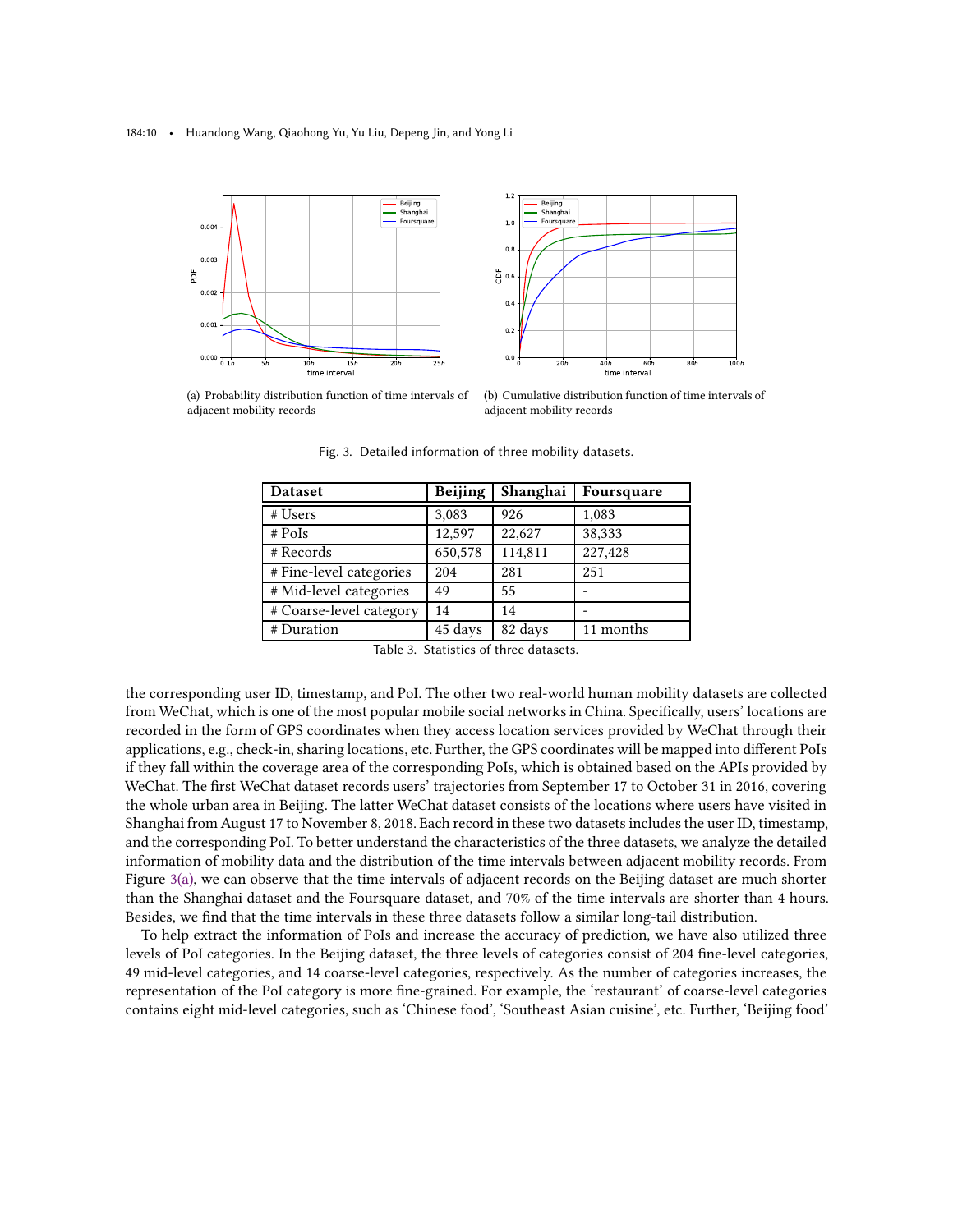<span id="page-10-1"></span><span id="page-10-0"></span>

|      | Trajectories |       |       |       |       |                |       |       |         |          |       |                    |       |                |       |           |
|------|--------------|-------|-------|-------|-------|----------------|-------|-------|---------|----------|-------|--------------------|-------|----------------|-------|-----------|
| User | $u_1$        | $u_1$ | $u_1$ | $u_1$ | $u_1$ | $u_1$          | $u_1$ | $u_1$ | $u_1$   | $u_1$    | $u_2$ | $u_2$              | $u_2$ | u <sub>2</sub> | $u_2$ | $u_2$     |
| Time | T1           | $t_2$ | $t_3$ | L4    | $t_5$ | τ <sub>6</sub> | t7    | $t_8$ | $t_{9}$ | $t_{10}$ |       | $\scriptstyle t_2$ | Tз    | UΔ             |       | $\iota_6$ |
| PoI  | $p_A$        | $p_B$ | PВ    | $p_C$ | $p_A$ | pв             | $p_A$ | $p_C$ | $p_B$   | $p_A$    | $p_C$ | $p_B$              | $p_A$ | ÞВ             | $p_A$ | ÞС        |

<span id="page-10-2"></span>(a) Trajectory example of users **rV CA<sup>1</sup> rC<sup>1</sup> t7**  $f_{rv}(u_2, p_A, t_7, p_C)$ Location Fine-level Mid-level Coarse-level **rC2 CA<sup>2</sup>** score function **u2**  $p_A$   $c_{A1}$   $c_{A2}$   $c_{A3}$ **rC3 CA<sup>3</sup>**  $p_B$   $c_{B1}$   $c_{B2}$   $c_{B3}$ **rC<sup>1</sup> pA CC<sup>1</sup>**  $p_C$   $c_{C1}$   $c_{C2}$   $c_{C3}$ **rC2 CC<sup>2</sup> pC** (b) Three-level category example of PoIs **rC3 CC<sup>3</sup>**

<span id="page-10-3"></span>(c) Example for the mobility prediction process

Fig. 4. Trajectory and PoI category example of data format.

and 'Sichuan food' in fine-level categories are affiliated to 'Chinese food' in mid-level categories. As similar to the Beijing dataset, the PoIs of the Shanghai dataset also have three levels of categories, including 281 fine-level categories, 55 mid-level categories, and 14 coarse-level categories. Different from them, the Foursquare dataset only contains 251 fine-level categories. To illustrate the details of the data format clearly, we have listed an example about trajectories and PoIs with their categories in Figure [4,](#page-10-0) respectively. For simplicity, we only leverage three PoIs  $p_A$ ,  $p_B$ , and  $p_C$  in the trajectory example. Figure [4\(a\)](#page-10-1) presents the mobility records of users  $u_1$  and  $u_2$ , e.g., the second column represents user  $u_1$  visited the PoI  $p_A$  at the timestamp  $t_1$ , and the first 10 records constitute the trajectory of user  $u_1$  and the left 6 records constitute the trajectory of user  $u_2$ . Figure [4\(b\)](#page-10-2) demonstrates the three-level category structure of the PoIs. Finally, we present a diagram of utilizing the relational facts to extract the embeddings of entities, and finally combine the obtained embeddings with the scoring function to implement the mobility prediction in Figure [4\(c\).](#page-10-3)

In this paper, we have implemented a number of pre-processing steps on the three datasets. First, we discretize the timestamps of the three datasets into 30 minutes. Further, since the mobility records from WeChat are collected passively, the users with fewer records rarely go outside and their mobility patterns exhibit strong regularity, leading to an extremely high accuracy of predicting their future movement and affecting the training process of our model. Therefore, we have filtered out the users with less than 30 records and visited less than 5 places. In general, through the mechanism of filtering, we delete the 15%, 13%, and 5% users of the original data on the Beijing, Shanghai, and Foursquare datasets, respectively.

The datasets are split by 7:1:2 as the train-valid-test datasets. Specifically, the mobility records of each user are first ranked according to their timestamps, and then the first 70% records of each user's trajectory are regard as the training set, the middle 10% records are selected as the valid dataset, and the last 20% records are used as the test dataset to evaluate the performance of our model. The basic information of the three datasets is presented in Table [3,](#page-9-1) including the cities, number of users, number of locations, duration, number of three-level categories and the whole number of records. Taking Beijing as an example, Table [4](#page-11-0) shows a part of the involved PoI categories with different levels.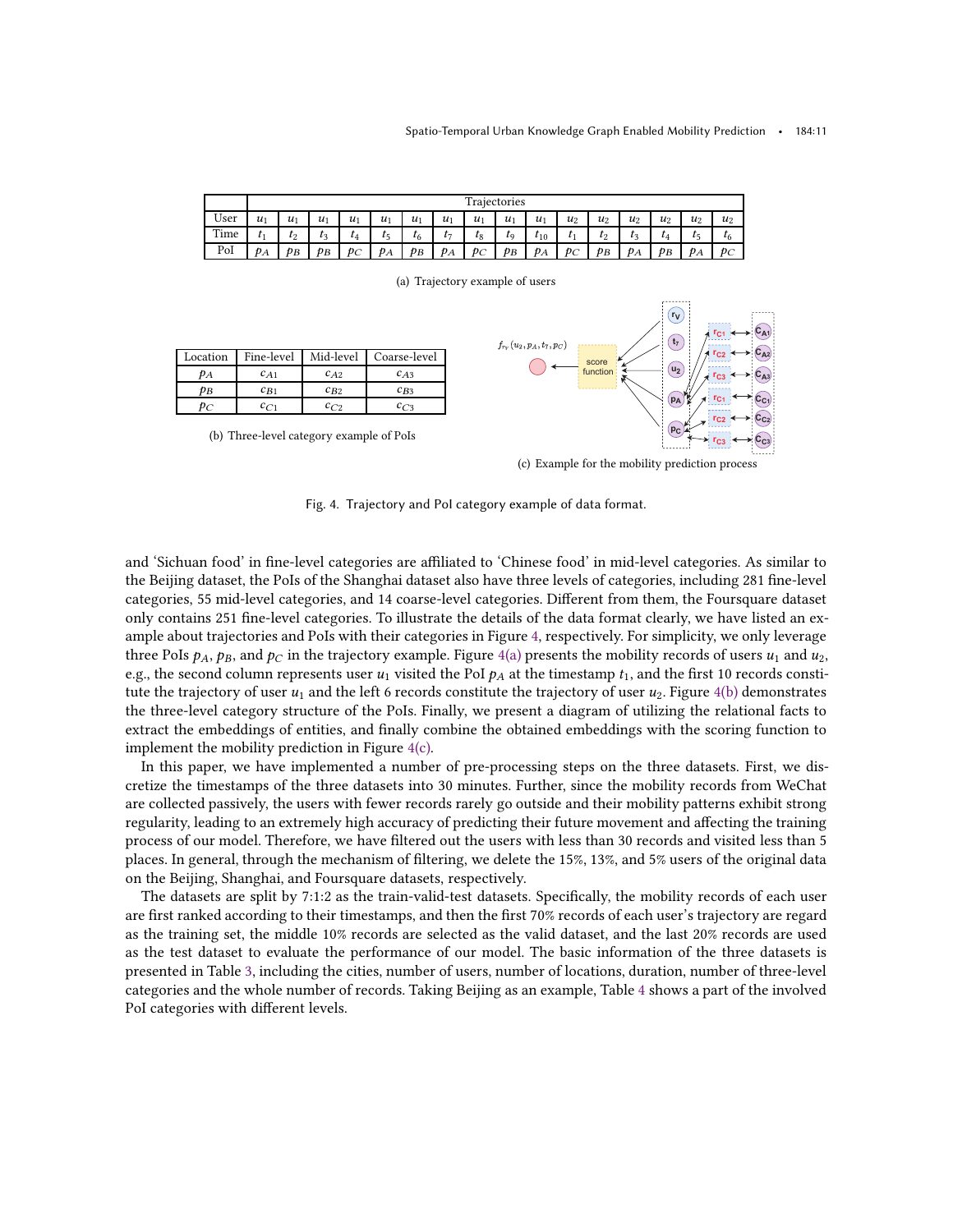| ID  | Coarse-level Category | Mid-level Category                                |
|-----|-----------------------|---------------------------------------------------|
| #1  | Food                  | Chinese food, Western food, Dessert.              |
| #2  | Shopping              | Market, Mall, Bazaar.                             |
| #3  | Leisure sports        | KTV, Cinema, Gym, Concert.                        |
| #4  | Accommodation         | Tavern, Hotel, Homestay.                          |
| #5  | <b>Business</b>       | Finance, Company, Firm, Corporation.              |
| #6  | Residence             | Office building, Residential district.            |
| #7  | Life services         | Store, Supermarket, Laundry, Home service.        |
| #8  | Transportation        | Bus station, Dock, Subway station, Service area.  |
| #9  | Car services          | Gas station, Parking lot.                         |
| #10 | Education             | Campus, School, Vocational college.               |
| #11 | Medical services      | Hospital, Clinic, First-aid center.               |
| #12 | Holiday               | Museum, Beach, Park, Art gallery, Zoo.            |
| #13 | Organizations         | Government organizations, Scientific institution. |
| #14 | Factory               | Agriculture factory, Enterprise.                  |

<span id="page-11-0"></span>184:12 • Huandong Wang, Qiaohong Yu, Yu Liu, Depeng Jin, and Yong Li

Table 4. The utilized PoI categories and taxonomies.

Considering the mobility data containing much private information, we have taken active actions to protect the privacy of the involved users. First, the users' IDs in our experiment are all anonymized, which do not contain any personally identifiable information. Besides, all the researchers are regulated by a strict non-disclosure agreement to prevent the leakage of important information. Last, our work has received approval from the provider of the datasets.

4.1.2 Compared Algorithms. We elaborately select the following mobility prediction algorithms to be compared with our proposed model, which covers the most representative mobility prediction methods proposed in recent years.

- DeepMove [\[6](#page-21-7)]: This method incorporates the attention mechanism in the recurrent neural network for better modeling long-term correlation of the future movement with the historical mobility records.
- ROI [\[16\]](#page-21-8): This method is based on recurrent neural networks and incorporates the small number of important regions of users, which are denoted as the region of interest (ROI).
- APHMP [\[5](#page-21-9)]: The method is another mobility prediction model based on the recurrent neural network combined with the attention mechanism.
- LSTM [\[1\]](#page-20-1): This model utilizes the Long Short Term Memory (LSTM) network to model the sequence of mobility records and implement mobility prediction.
- ARNN [\[11\]](#page-21-10): This method utilizes the semantic and spatial information obtained from the construct knowledge graph and makes mobility predictions based on the combination of the LSTM network and the attention mechanism.

In our comparative experiments, we leverage the released source code of DeepMove<sup>[1](#page-11-1)</sup>, while other methods are all re-implemented by us. Our final parameter settings have a little difference from the original study due to the different characteristics of the datasets used in our experiments. Specifically, for the DeepMove algorithm, the learning rate is set as 0.0005 and we select the sequential encode attention module and average sampling strategy to conduct the experiments. For the LSTM algorithm, the learning rate and dropout are set as 0.001 and 0.5, respectively. For the ROI model, we evaluate the performance regarding the defined Regions-of-Interest (ROIs) as PoIs in our experiment. In the APHMP model, we delete the module of decentralized learning since

<span id="page-11-1"></span><sup>1</sup>https://github.com/vonfeng/DeepMove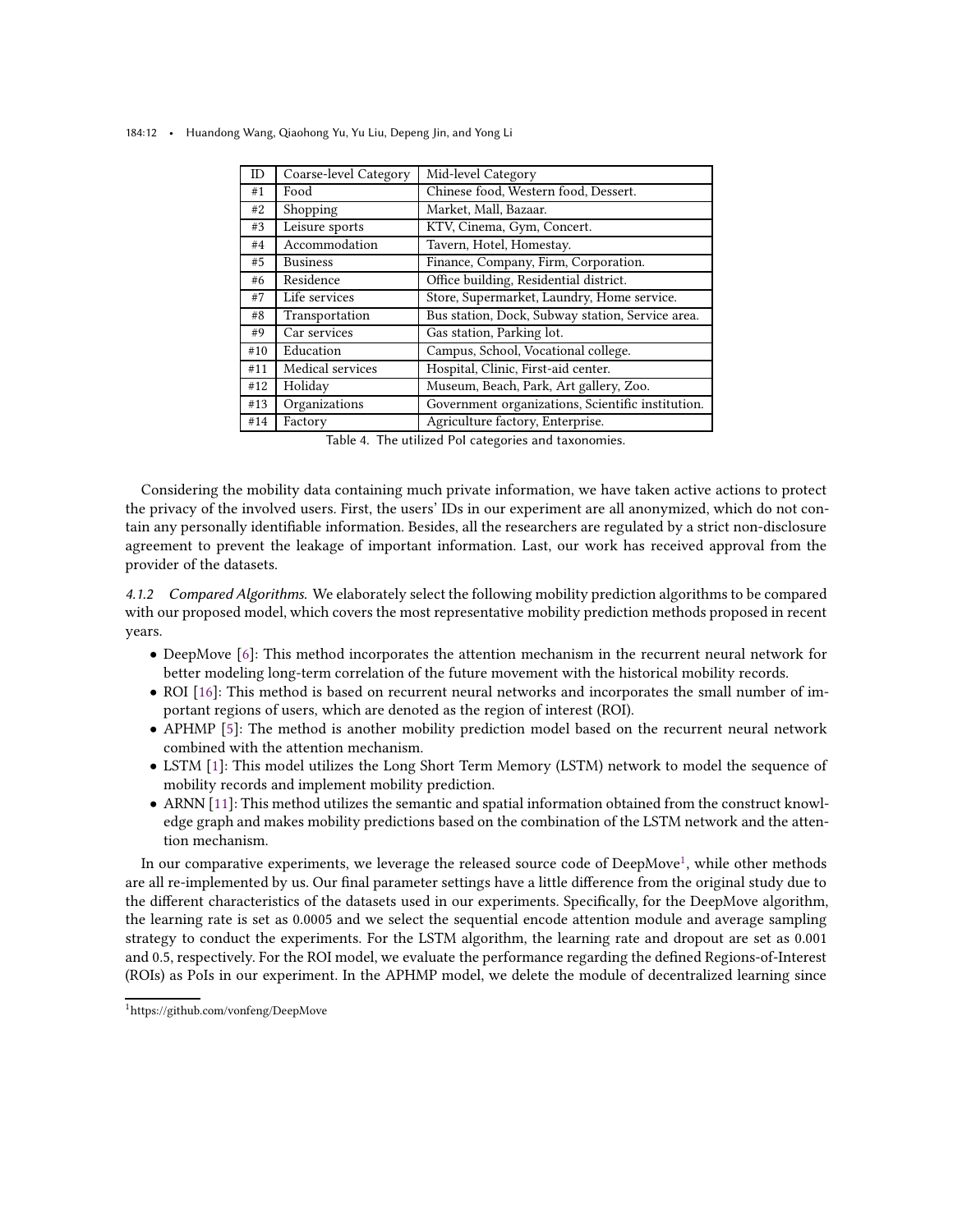the privacy issues are not in the scope of our paper. In addition, the knowledge graph in ARNN is constructed based on the semantic information by utilizing the PoI category information in our datasets.

There are also a number of probability-based mobility prediction algorithms including HMM [\[23](#page-21-11)], PMM [\[2\]](#page-20-2), GMove [\[45](#page-22-10)], etc. However, deep learning based models have been shown to have a higher performance than the probability-based models [\[5](#page-21-9), [6](#page-21-7)]. In addition, among the deep learning based models, DeepMove has been the most representative algorithm with one of the best performance. Thus, we only compare our proposed algorithm with the selected five baseline algorithms.

4.1.3 Evaluation Metrics. In our experiment, four metrics are utilized to evaluate the performance of mobility prediction based on our model. First is the mean reciprocal rank (MRR) metric, which is widely used in knowledge graphs (KGs). The other three metrics are Acc@1, Acc@5 and Acc@10, representing the correctness of the top-1, top-5 and top-10 predicted locations, which are formally defined as follows.

<span id="page-12-0"></span>
$$
MRR = \frac{1}{N} \sum_{i=1}^{N} \frac{1}{rank_i}.
$$
 
$$
Acc@k = \frac{1}{N} \sum_{i=1}^{N} rank_i \le k.
$$
 (11)

Specifically, N represents the number of mobility records used in the test set. In addition,  $rank_i$  represents the rank of  $i_{th}$  record. In our experiment, we first compute the metrics [\(11\)](#page-12-0) for each user, and then compute their average value as the final indicator of the mobility prediction performance. Specifically, MRR is the average of the reciprocal of the ranks of the predicting results, while Acc@k measures the correctness of the top-k candidates. They all range from 0 to 1, where a higher MRR or Acc@k indicates a better prediction result.

4.1.4 Parameter Setting. In our experiment, the default embedding size of the user, location, categories, and the two types of relations are all set to be 100. The hyper-parameters in our models include the learning rate, embedding regularization coefficient, time regularization coefficient, temporal dynamic ratio  $\alpha$  and parameter  $\beta$ . On all datasets, the embedding regularization coefficient and time regularization coefficient are set to be 0.01, while the learning rate ranges from 0.01 to 0.1. Considering the time-dependent nature of the mobility pattern, the default value of temporal dynamic ratio  $\alpha$  is 0.5, and with the increase of the value of  $\alpha$ , we could observe the dynamic change of performance. Because of the difference in data quality, we have utilized different values of  $\beta$ to balance the influence of the loss of different types of relations, i.e., 20 in the Beijing dataset, 5 in the Shanghai dataset, and 10 in the Foursquare dataset.

# 4.2 Experimental Results

4.2.1 Overall Performance. In Table [5](#page-13-0) and Table [6,](#page-13-1) we have evaluated the performance of our proposed model and baselines on the three datasets. From the statistical results, we can observe that our model achieves the best performance in terms of the four metrics, indicating the superiority of knowledge graph embedding techniques on the problem of human mobility prediction. By comparing the performance of our proposed model on the three datasets, we can observe that the results on the Beijing dataset are better than those of the Shanghai dataset and Foursquare dataset. That's because users in the Beijing dataset have denser trajectories, and the mobility records are collected with a higher frequency than the Shanghai dataset, while the Foursquare check-in dataset holds the sparest records for each PoI and only has the fine-level categories, which leads to the disability of capturing two types of affiliation relationships than the other two datasets. Further, we could observe that our proposed method achieves obvious performance gain compared with ARNN on all three datasets. Actually, ARNN feeds the embeddings of PoIs and PoI categories from the constructed knowledge graph into the LSTM directly, neglecting the dynamic changes within the training period. Thus, the prediction accuracy of our model is about 8.91% better than ARNN in terms of Acc@1 on the Beijing dataset, suggesting that the knowledge graph technique is a more effective model to utilize the spatio-temporal context information compared with directly feeding them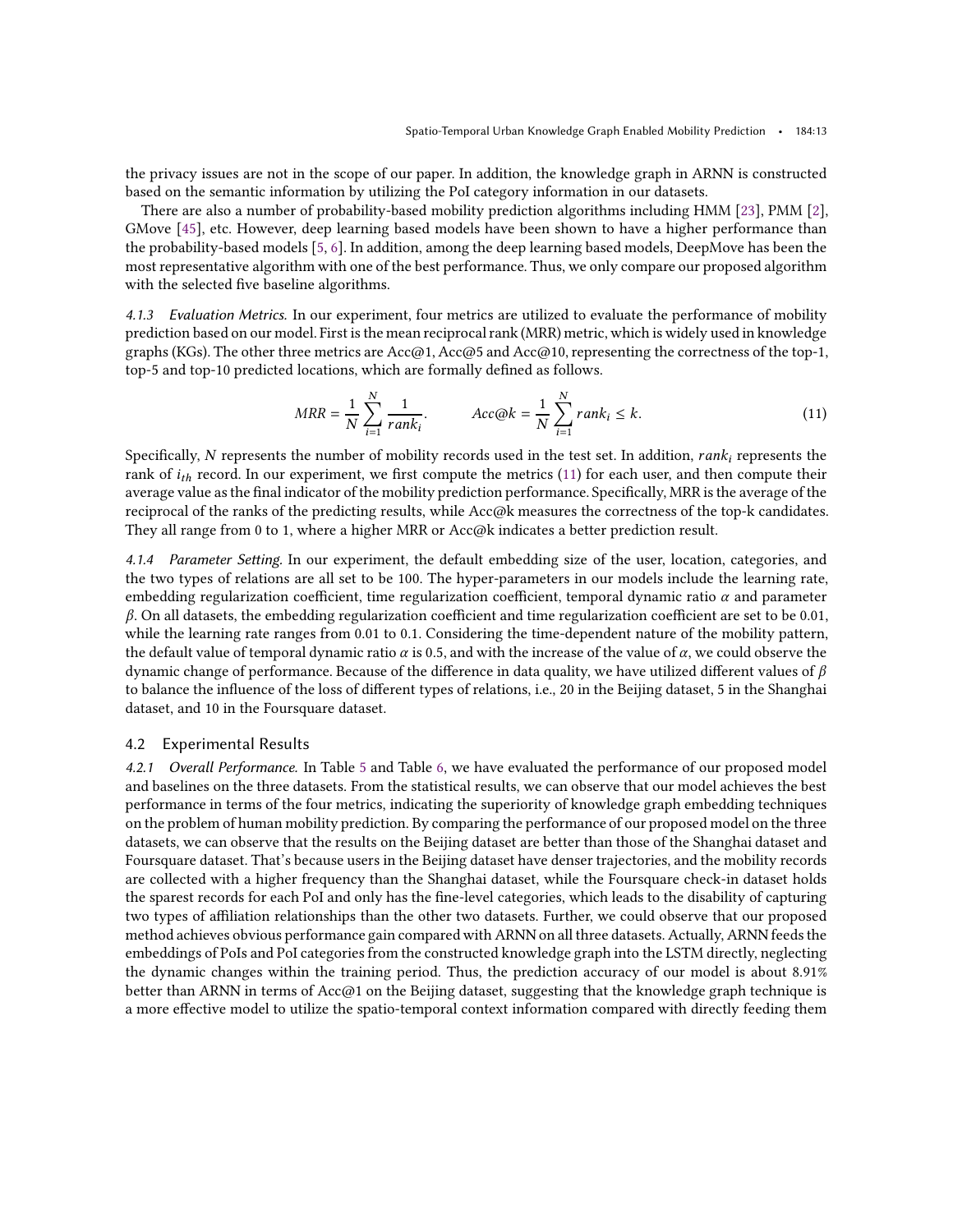<span id="page-13-0"></span>184:14 • Huandong Wang, Qiaohong Yu, Yu Liu, Depeng Jin, and Yong Li

|             |            |        | Beijing |            | Shanghai |            |            |        |  |
|-------------|------------|--------|---------|------------|----------|------------|------------|--------|--|
|             | Accuracy@k |        |         | <b>MRR</b> |          | Accuracy@k | <b>MRR</b> |        |  |
|             | $k=1$      | $k=5$  | $k=10$  |            | $k=1$    | $k=5$      | $k=10$     |        |  |
| <b>LSTM</b> | 38.17%     | 52.93% | 55.56%  | 44.96%     | 34.01%   | 50.04%     | 52.36%     | 40.66% |  |
| ROI         | 35.25%     | 47.73% | 50.25%  | 41.10%     | 32.12%   | 46.46%     | 48.77%     | 38.47% |  |
| APHMP       | 40.46%     | 57.28% | 60.07%  | 48.14%     | 35.03%   | 53.02%     | 55.31%     | 43.18% |  |
| DeepMove    | 41.04%     | 57.55% | 60.22%  | 48.61%     | 35.74%   | 55.15%     | 57.42%     | 44.51% |  |
| <b>ARNN</b> | 44.18%     | 62.93% | 68.47%  | 53.19%     | 37.87%   | 58.03%     | 60.48%     | 46.92% |  |
| Our         | 53.09%     | 76.75% | 79.97%  | 63.66%     | 42.91%   | 66.10%     | 69.62%     | 52.75% |  |

<span id="page-13-1"></span>Table 5. Performance on two datasets, where bold denotes best (highest) results and underline denotes the second best results.

|              | Foursquare |            |        |            |  |  |  |  |  |  |
|--------------|------------|------------|--------|------------|--|--|--|--|--|--|
|              |            | Accuracy@k |        | <b>MRR</b> |  |  |  |  |  |  |
|              | $k=1$      |            |        |            |  |  |  |  |  |  |
| <b>LSTM</b>  | 8.20%      | 17.06%     | 20.03% | 12.33%     |  |  |  |  |  |  |
| <b>ROI</b>   | 6.69%      | 14.49%     | 17.33% | 10.35%     |  |  |  |  |  |  |
| <b>APHMP</b> | 8.29%      | 18.21%     | 22.05% | 12.88%     |  |  |  |  |  |  |
| DeepMove     | 10.13%     | 19.92%     | 23.45% | 14.73%     |  |  |  |  |  |  |
| <b>ARNN</b>  | 12.59%     | 17.21%     |        |            |  |  |  |  |  |  |
| Our          | 17.71%     | 32.35%     | 37.22% | 24.34%     |  |  |  |  |  |  |

Table 6. Performance on the Foursquare dataset, where bold denotes best (highest) results and underline denotes the second best results.

into the RNN models. Besides, apart from ARNN, DeepMove also achieves a more accurate prediction on the Beijing dataset than other baselines, demonstrating the effectiveness of the attention mechanisms of historical trajectories. In summary, our proposed model has a stronger generalization ability and achieves more accurate human mobility prediction.

4.2.2 Computational Time. To illustrate the computation complexity of our model, we evaluate the performance of our model in terms of the training time and test time. Figure [5](#page-14-0) shows the corresponding results. Specifically, all the experiments are conducted on a 48-Core 2.20GHz Linux server with 8 Titan Xp GPU. The experiment of training time is implemented with the different number of PoI categories, and the average training time is shown in Figure  $5(a)$ , while the average test time is shown as the functions of the number of users and PoIs in Figure [5\(b\)](#page-14-2) and Figure [5\(c\),](#page-14-3) respectively. In Figure [5\(a\),](#page-14-1) we can observe that the training time exhibits a linear growth with the number of facts in our STKG, i.e.,  $|G|$ , which conforms to the total computational complexity of the training algorithm. From Figure  $5(b)$  and Figure  $5(c)$ , we can also observe that the test time has a linear relation with  $|\mathcal{U}|$  and  $|\mathcal{P}|$ . That is, the corresponding complexity grows with the product of the number of PoIs and the number of users.

Besides, we illustrate the experimental results on the three datasets to compare different methods in terms of the total computational time in Table [7.](#page-14-4) Due to the quadratic computational complexity of the attention mechanism, the models of APHMP, DeepMove, and ARNN all have about a quadratic growth of the time complexity with the length of the historical trajectories, while LSTM, ROI, and our model do not have this issue and only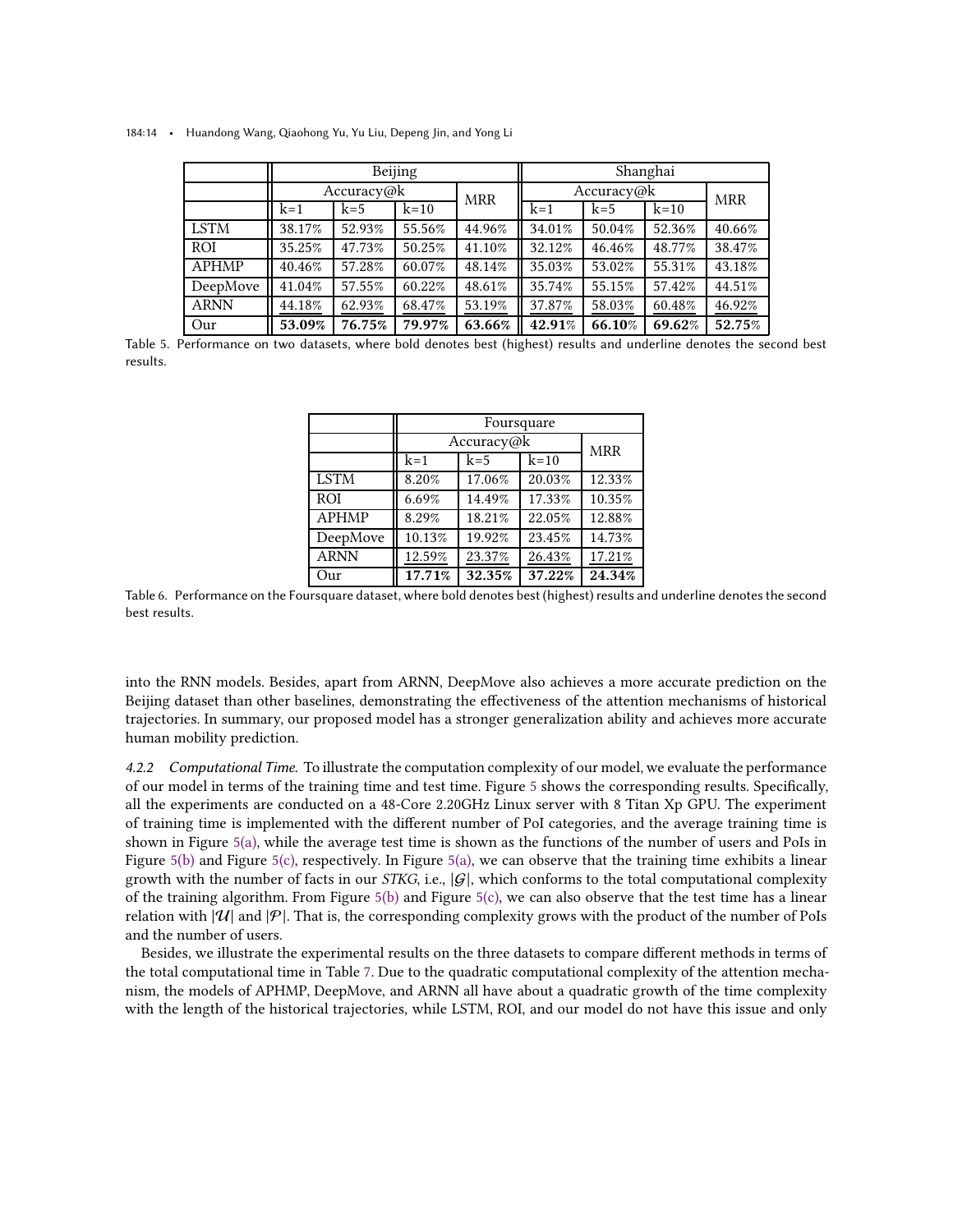<span id="page-14-1"></span><span id="page-14-0"></span>

<span id="page-14-4"></span>Fig. 5. Details of the computational complexity (a) training computational time vs. the number of facts in the STKG, i.e.,  $|G|$ , (b) test computational time vs. the number of users  $|U|$ , and (c) test computational time vs. the number of PoIs  $|P|$  on the Beijing dataset.

<span id="page-14-3"></span><span id="page-14-2"></span>

|              | Beijing(sec.) | Shanghai(sec.) | Foursquare(sec.) |
|--------------|---------------|----------------|------------------|
| <b>LSTM</b>  | 11,503        | 2,464          | 9,784            |
| <b>ROI</b>   | 9,000         | 2,062          | 9,628            |
| <b>APHMP</b> | 12,946        | 3,041          | 11,601           |
| DeepMove     | 13,129        | 3,796          | 12,190           |
| <b>ARNN</b>  | 13,921        | 5,219          | 13,049           |
| Our          | 6,542         | 1,494          | 4,131            |

Table 7. The total computational time of three datasets.

require to iterate over each record without the computational time influenced by the historical trajectories, indicating their strong ability in terms of scalability. From the total computational time shown in Table [7,](#page-14-4) we can observe that our proposed method costs the least time compared with other methods.

4.2.3 Impact of different auxiliary information. In Table [8,](#page-15-0) by applying different types of spatio-temporal mobility pattern relations to predict the PoI the user will go to, we can obtain several observations. First, compared with the basic *STMPR*, the model considering the user's last visited PoI achieves better performance in terms of Acc@1, Acc@5, and MRR. Simply speaking, users prefer to go through similar trajectories. For example, compared with the relation  $r_{V_0}$ , relation  $r_{V_1}$  on  $\mathcal{G}^V$  improves the mobility prediction performance in terms of MRR by 1.06% on the Beijing dataset and 2.89% on the Shanghai dataset, demonstrating the importance of considering the last visited venues. Second, considering the categories of the last visited PoI is much better than considering PoI solely because the PoI category will share information with the affiliation relation between PoIs and PoI categories, thus obtaining more promising results on mobility prediction. Besides, with the generalization of representation on the last visited spatial venue, the model can capture more helpful information on predicting the next venue. From the Table [8,](#page-15-0) we can observe that the model utilizing  $r_{V_4}$  has a similar result with  $r_{V_3}$ , while increasing the performance by 2.14% in terms of MRR than  $r_{V_1}$  on the Beijing dataset. Furthermore, we also find that the model with information about the categories of PoI is much better than other models, which shows the importance and effectiveness of the auxiliary information. Generally speaking, by leveraging the auxiliary information and applying this information to our proposed model, our proposed methods achieve significant performance gain, demonstrating the effectiveness of the spatio-temporal context information and auxiliary information.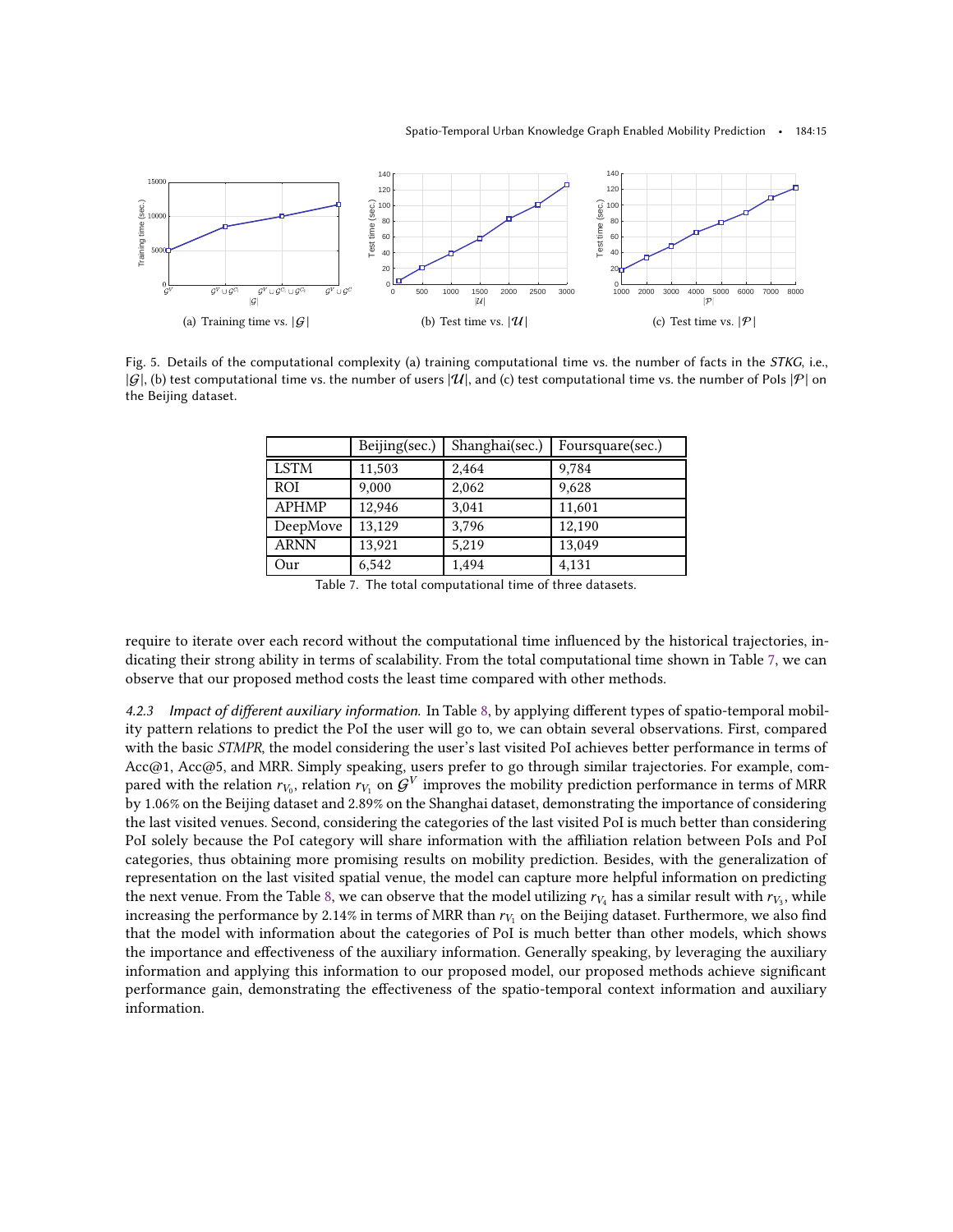|              |                                     |        |            | Beijing |            | Shanghai   |            |        |        |
|--------------|-------------------------------------|--------|------------|---------|------------|------------|------------|--------|--------|
| <b>STMPR</b> | <b>STKG</b>                         |        | Accuracy@k |         | <b>MRR</b> | Accuracy@k | <b>MRR</b> |        |        |
|              |                                     | $k=1$  | $k=5$      | $k=10$  |            | $k=1$      | $k=5$      | $k=10$ |        |
| $r_{V_0}$    | $\mathcal{G}^V$                     | 49.85% | 74.67%     | 77.57%  | 60.09%     | 36.57%     | 64.73%     | 68.21% | 48.15% |
| $r_{V_1}$    | $\mathcal{G}^V$                     | 50.81% | 74.55%     | 78.18%  | 61.15%     | 39.06%     | 64.90%     | 67.93% | 51.04% |
| $r_{V_2}$    | $\mathcal{G}^V$                     | 51.57% | 75.81%     | 79.56%  | 62.39%     | 41.12%     | 64.27%     | 67.95% | 51.12% |
| $r_{V_3}$    | $\mathcal{G}^V$                     | 52.48% | 76.16%     | 79.73%  | 63.08%     | 41.32%     | 65.07%     | 68.80% | 51.53% |
| $r_{V_4}$    | $\mathcal{G}^V$                     | 52.56% | 76.54%     | 80.05%  | 63.29%     | 41.41%     | 65.36%     | 69.28% | 51.80% |
| $r_{V_0}$    | $\cup \bar{\mathcal{G}}^C$<br>$G^V$ | 52.59% | 75.39%     | 78.82%  | 62.69%     | 41.78%     | 65.48%     | 68.80% | 51.75% |
| $r_{V_1}$    | $\cup G^C$<br>$G^V$                 | 51.73% | 74.94%     | 78.22%  | 62.35%     | 42.15%     | 64.71%     | 68.19% | 51.42% |
| $r_{V_2}$    | $\cup G^C$<br>$G^V$                 | 52.05% | 76.14%     | 79.33%  | 62.77%     | 42.18%     | 65.09%     | 68.74% | 51.94% |
| $r_{V_3}$    | $\cup \mathcal{G}^C$<br>$G^V$       | 53.11% | 76.31%     | 79.31%  | 63.43%     | 42.67%     | 65.69%     | 69.29% | 52.54% |
| $r_{V_4}$    | $\cup \mathcal{G}^C$<br>$G^V$       | 53.09% | 76.75%     | 79.97%  | 63.66%     | 42.91%     | 66.10%     | 69.62% | 52.75% |

<span id="page-15-0"></span>184:16 • Huandong Wang, Qiaohong Yu, Yu Liu, Depeng Jin, and Yong Li

<span id="page-15-1"></span>Table 8. Performance of the mobility prediction based on the spatio-temporal mobility pattern relation (STMPR) with different auxiliary information, where bold denotes best (highest) results and underline denotes the second best results.



Fig. 6. The performance of the models considering combining  ${\cal G}^V$  and  ${\cal G}^C$  on the Beijing dataset. Model  $G_0$  means using  $G^V$  solely, Model  $G_1$  means combining  $G^V$  with  $G^{C_1}$ , Model  $G_2$  means combining  $G^V$  with  $G^{C_2}$ , Model  $G_3$  means combining  $\mathcal{G}^V$  with  $\mathcal{G}^{C_3},$  Model  $G_{all}$  means combining  $\mathcal{G}^V$  with  $\mathcal{G}^C$ , i.e.,  $\{\mathcal{G}^{C_1}\cup\mathcal{G}^{C_2}\cup\mathcal{G}^{C_3}\}$ .

4.2.4 Impact of PoI category information. We then evaluate the performance of adding different PoI category information in our models. Specifically, we show the performance of the models considering different combinations of  ${\cal G}^V$  and  ${\cal G}^C$  in Figure [6,](#page-15-1) where the horizontal axis represents different models, while the vertical axis represents the values of MRR and Acc@1.  $G_0 \sim G_{all}$  represent our proposed methods with different combinations of  $\mathcal{G}^V$  and  $\mathcal{G}^C$ . The left figure demonstrates that with the additional PoI category information, the performance of mobility prediction becomes better, i.e., the MRR is improved. Similarly, the results on the right figure also show the efficiency of adding the PoI category information to our models. Besides, combining different levels of category information achieves different performance gains, where leveraging coarse-level categories obtains more accurate results than utilizing fine-level categories. The main reason is that fine-level categories have more noise than other level categories. In general, the utilization of categories information indeed improves the whole performance of our proposed models.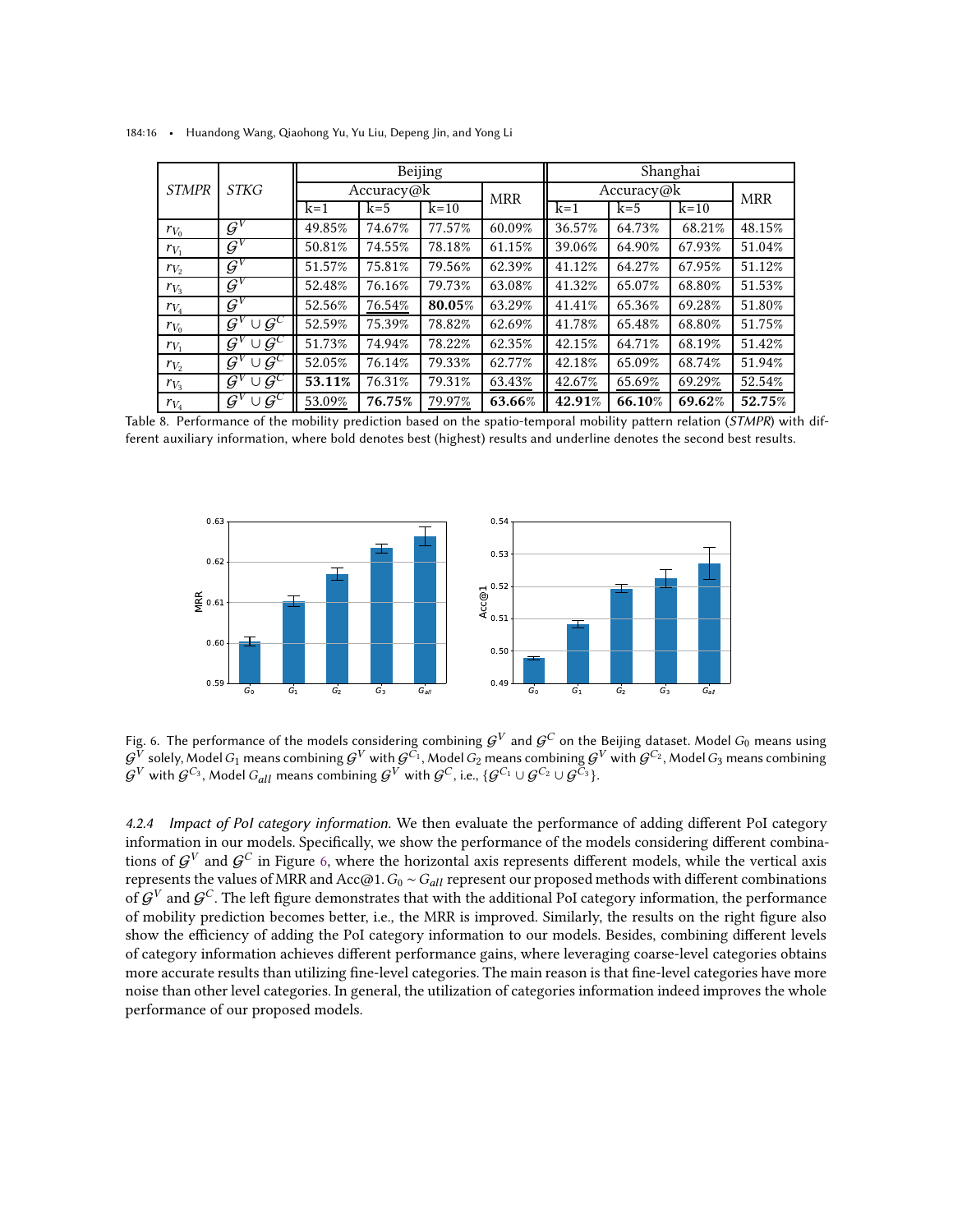<span id="page-16-0"></span>

Fig. 7. The performance on the Beijing dataset (left) and Shanghai dataset (right) as the function of the fraction of  $\alpha$ .

4.2.5 Impact of temporal dynamics. In order to interpret the influence of the temporal dynamic ratio  $\alpha$ , we show the mobility prediction performance of our proposed model in terms of different metrics as the functions of  $\alpha$  in Figure [7.](#page-16-0) The results on the left column are conducted on the Beijing dataset, and we can observe that when  $\alpha$  is set to 0, the performance of our model becomes much worse. Besides, with the increase of  $\alpha$ , MRR and Acc $\omega K$ will reach the peak value first (about  $\alpha = 0.5$ ) and then begin to decrease, which is identical with our hypothesis and design.

4.2.6 Impact of sampling rate & frequency of location access. In this group of experiments, we discretize the timestamps of users' trajectories into two-hour, one-hour, and half-hour time bins considering different sampling rates on the Beijing dataset to construct the STKG, respectively. Specifically, further distinguishing time bins belonging to working day and non-working day, we can obtain 24, 48, and 96 time bins, respectively. From Table [9,](#page-17-1) we can observe that our proposed method with half-hour time bins achieves the best performance, which suggests that the model with fine-grained trajectories performs better on mobility prediction.

We further divide PoIs into groups with different frequencies of user's location access, and show the average prediction performance corresponding to these PoI groups in Figure [8.](#page-18-0) Specifically, the horizontal axis represents the visited frequency of PoIs. For example, the result corresponding to the frequency interval 30 ∼ 60 represents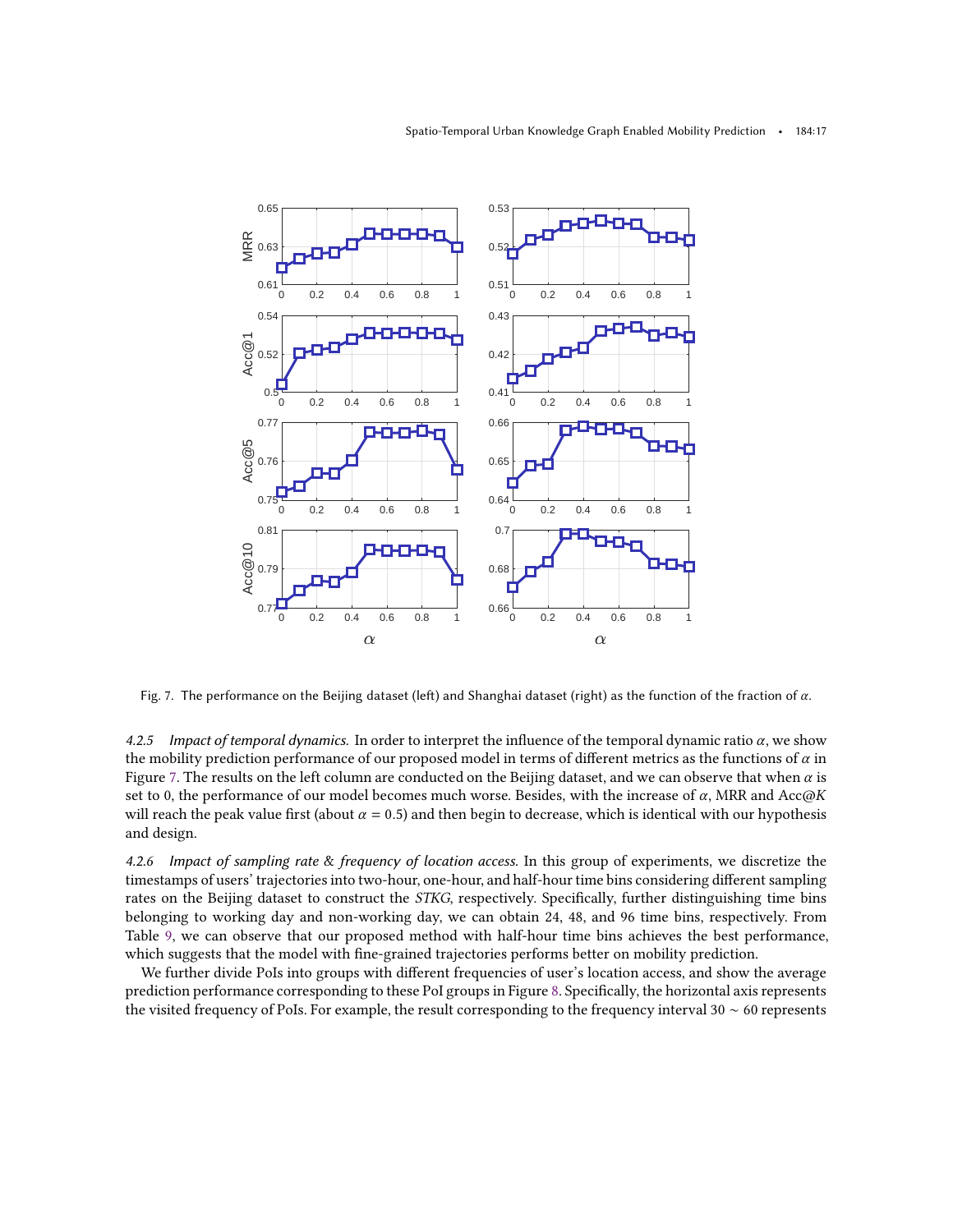<span id="page-17-1"></span>184:18 • Huandong Wang, Qiaohong Yu, Yu Liu, Depeng Jin, and Yong Li

|            | Beijing    |            |        |        |  |  |  |  |
|------------|------------|------------|--------|--------|--|--|--|--|
|            | Accuracy@k | <b>MRR</b> |        |        |  |  |  |  |
|            | $k=1$      |            |        |        |  |  |  |  |
| 2 hours    | 52.22%     | 76.21%     | 79.42% | 62.88% |  |  |  |  |
| 1 hour     | 52.81%     | 76.62%     | 79.77% | 63.38% |  |  |  |  |
| 30 minutes | 53.09 %    | 76.75%     | 79.97% | 63.66% |  |  |  |  |

Table 9. The effects of sampling rate in terms of four metrics on the Beijing dataset.

<span id="page-17-2"></span>

| <b>STMPR</b> |                                                                          | Beijing    |               |           |                    | Shanghai   |        |           |            |
|--------------|--------------------------------------------------------------------------|------------|---------------|-----------|--------------------|------------|--------|-----------|------------|
|              | STKG                                                                     | Accuracy@k |               |           | <b>MRR</b>         | Accuracy@k |        |           | <b>MRR</b> |
|              |                                                                          | $k=1$      | $k=5$         | $k=10$    |                    | $k=1$      | $k=5$  | $k=10$    |            |
| $r_{V_4}$    | $\cup G^C$<br>$\mathcal{G}^{\nu}$                                        | 53.09%     | 76.75%        | 79.97%    | 63.66% $\parallel$ | 42.91%     | 66.10% | $69.62\%$ | 52.75%     |
| $r_{V_4}$    | $\overline{\cup \mathcal{G}^C \cup \mathcal{G}^{C'}}$<br>$\mathcal{G}^V$ |            | 53.19% 76.73% | $80.01\%$ | $63.72\%$          | 43.12%     | 66.07% | $69.61\%$ | 52.97%     |

Table 10. Performance of the mobility prediction based on the spatio-temporal mobility pattern relation (STMPR) with two types of affiliation relation.

the average prediction accuracy of the locations which are visited by users for 30  $\sim$  60 times in the historical mobility records. Generally speaking, the prediction is easier when users visit the same place more frequently, and we can conclude that with the increase of the frequency of user's location access, we can obtain a better prediction performance.

4.2.7 Impact of other potential relations. As we discussed before, the category affiliation relations are also possible to be considered in our constructed *STKG*. Thus, in this group of experiments, we conduct comparative experiments on whether to add the category affiliation relation in our model, of which the results are shown in Table [10.](#page-17-2) As we can observe, considering the category affiliation relations indeed help improve the mobility prediction performance, demonstrating the effectiveness of our model in terms of capturing the rich semantic information from multiple types of relations. However, we can also observe that the performance gain is very limited. Thus, it is reasonable to mainly focus on the two key relationships. Apart from the category affiliation relation, human mobility patterns may be affected by other relations, e.g., user feature, user social network, etc., which we leave for future work.

# <span id="page-17-0"></span>5 RELATED WORK AND DISCUSSION

# 5.1 Mobility Prediction

A number of works focus on predicting users' future mobility based on historical user trajectories directly. One widely used method is the Markov models [\[22,](#page-21-12) [30\]](#page-21-13). In the Markov model, users' mobility is modeled by a series of transitions between the predefined states, which represent different locations. In addition, users' future movements only depend on their current states. Wang et al. [\[35](#page-22-11)] utilize multiple interconnected Markov chains to model users' different mobility behavior during different periods of time. Jeong et al. [\[14](#page-21-14)] cluster users based on their Markov transition kernels. Then, the obtained cluster structure is further used to aid mobility prediction and overcome the sparse issue. An extension of the Markov model is the high-order Markov model, where users' future states depend on the past several states. Lu et al. [\[22](#page-21-12)] combine multiple Markov models with different orders to predict users' mobility, where a "fallback mechanism" is adopted to dynamically switch between Markov models with different orders [\[30\]](#page-21-13). Similar with [\[22](#page-21-12)], a variable-order Markov model with the dynamic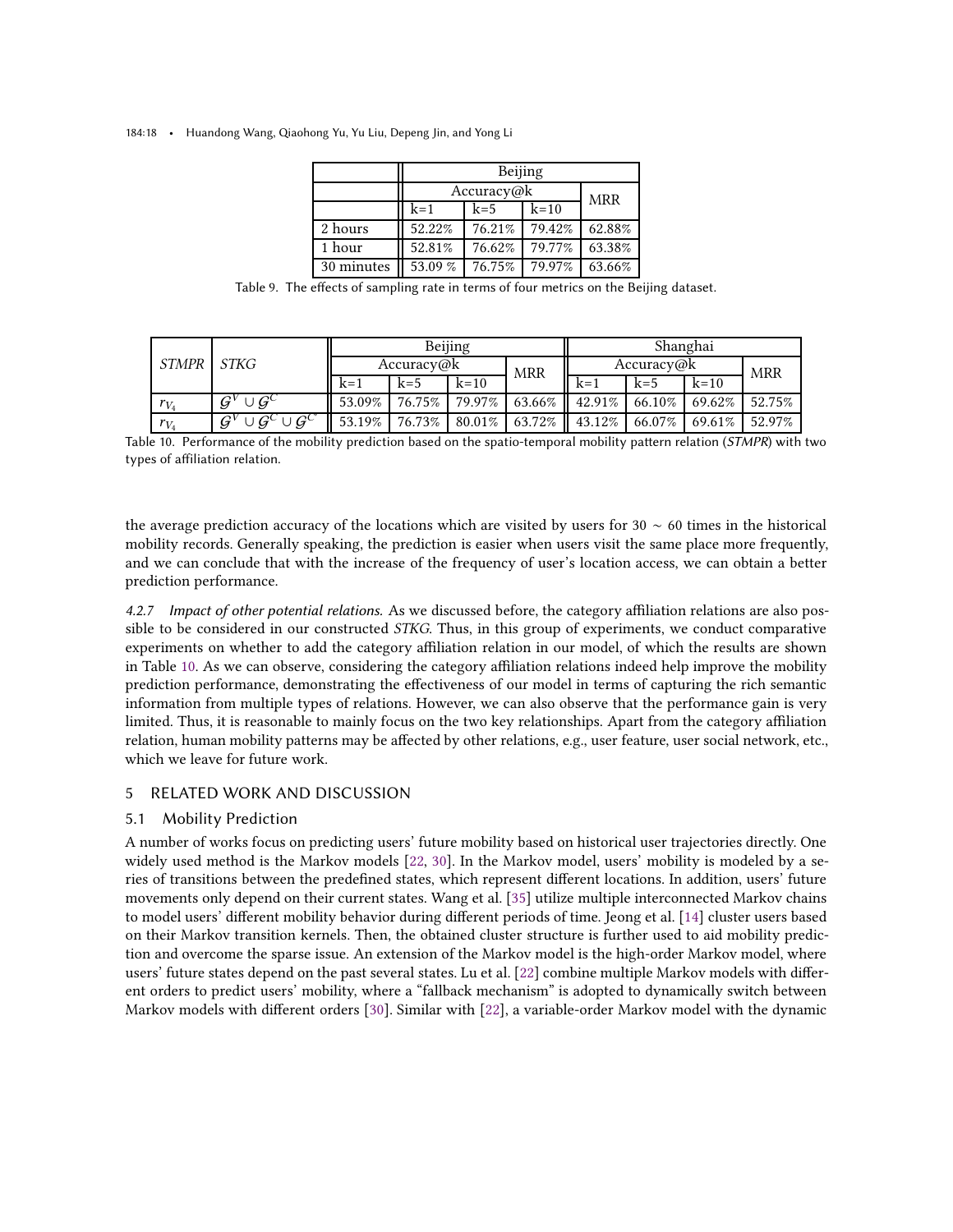<span id="page-18-0"></span>

Fig. 8. The mobility prediction performance of our proposed model as the functions of the frequency of user's location access on the Beijing dataset.

order adaptively determined by users' personal frequent patterns is also utilized in [\[28](#page-21-15)] to predict users' mobility. Another extension of the Markov model is the hidden Markov model (HMM), where each state represents a probabilistic distribution over locations rather than a single location. Mathew et al. [\[23](#page-21-11)] utilize HMM to predict users' mobility. Zhang et al. [\[45\]](#page-22-10) further combine HMM and clustering techniques [\[14](#page-21-14)] to improve the mobility prediction performance. Input-Output Hidden Markov Model (IO-HMM), which is another variation of the Markov model and can incorporate context information of the sequence to be predicted, is utilized in [\[12\]](#page-21-16) to model the temporal information. Different from the Markov model, a number of other approaches model users' mobility based on Bayesian probabilistic models. Wang et al. [\[36\]](#page-22-12) consider the continuity of human mobility in terms of the temporal dimension by utilizing von Mises distribution in the Bayesian probabilistic model. Huai et al. [\[13](#page-21-17)] extend the Bayesian hidden Markov model to consider contextual information. Jie et al. [\[7](#page-21-18)] utilize the recurrent neural network combined with the attention mechanism to model user mobility. McInerney et al. [\[24](#page-21-19)] propose a Bayesian-based algorithm that shares temporal patterns of mobility among different users. Compared with them, our work is the first to convert the mobility prediction problem to the fact completion problem in knowledge graphs. Compared with the existing method [\[11\]](#page-21-10) which uses the embeddings extracted from the knowledge graph as the initial features, the technique of knowledge graphs is a more powerful tool and can incorporate background knowledge from multiple sources and multiple types of relations in a cohesive manner, which have been demonstrated by our experimental results. What's more, the "knowledge" involved in the massive spatio-temporal trajectories of users can be extracted in the form of structured tuples, which help to better understand the user mobility patterns and better characterize the features of users, spatial venues, and time correlated with the mobility patterns of users.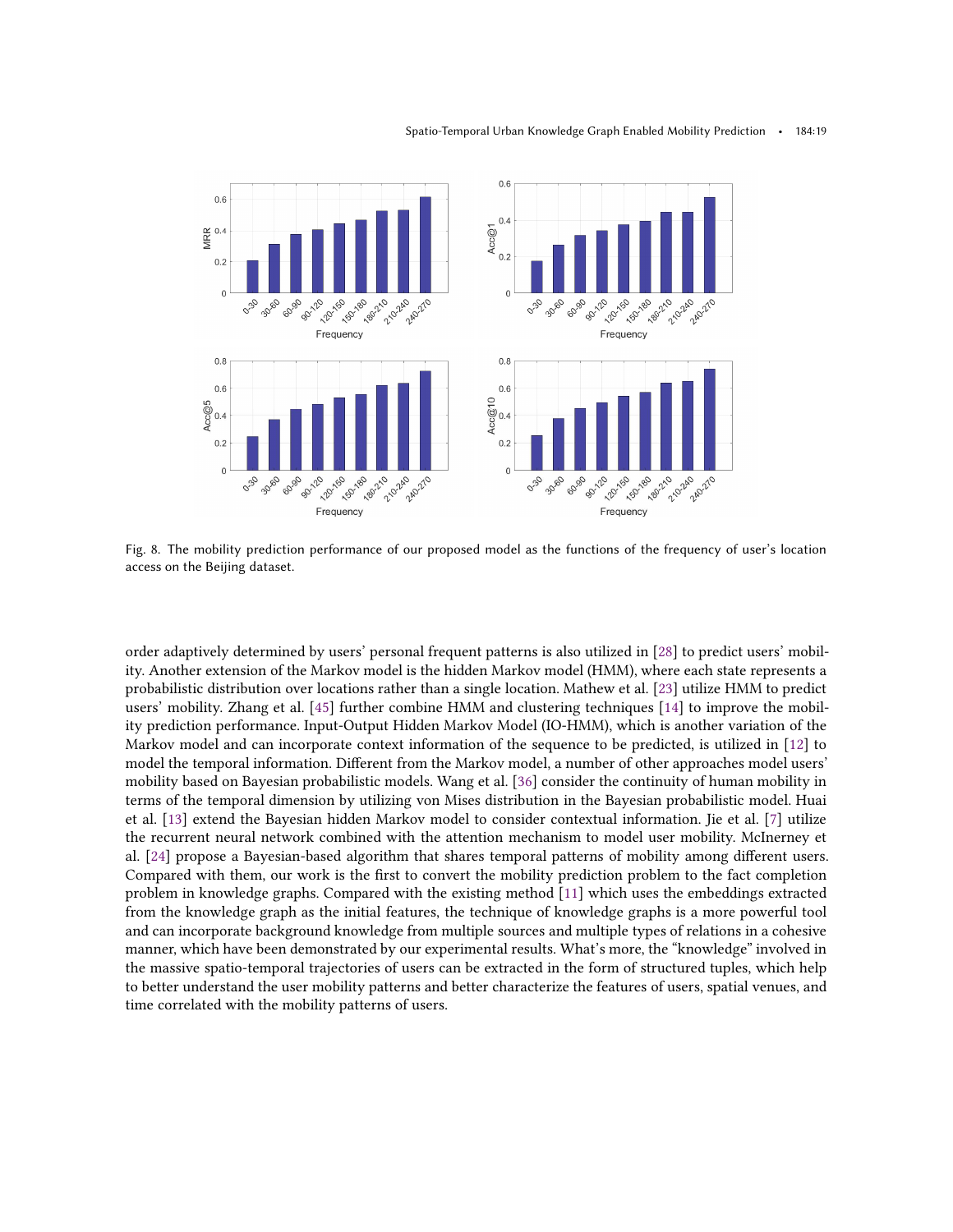184:20 • Huandong Wang, Qiaohong Yu, Yu Liu, Depeng Jin, and Yong Li

## 5.2 Knowledge Graph

Traditionally, knowledge graph (KG) represents real-world facts with relations and corresponding involved entities [\[15,](#page-21-20) [39\]](#page-22-13). Especially, studies close to our work are spatial KGs [\[31,](#page-22-14) [38,](#page-22-4) [41](#page-22-15)] and temporal KGs [\[3,](#page-20-3) [9](#page-21-21), [18,](#page-21-6) [33](#page-22-16)]. As for spatial KGs, most works investigate the construction with explicit geographic entities. Sun et al. [\[31\]](#page-22-14) utilize the taxonomy tree structure to describe the spatial relationship between geographic entities, e.g., China isPartOf Asia. Yan et al. [\[41\]](#page-22-15) propose a reinforcement learning framework to explicitly summarize geographic components such as places and regions. Recently, Wang et al. [\[38](#page-22-4)] construct a spatial KG for mobile user profiling, in which regions, PoIs, and categories are defined as entities, while isPartOf and isCategoryOf are defined as relations. However, such KGs above are static without time domain considered, which usually fails in spatiotemporal modeling. On the other hand, temporal KGs incorporate time information into traditional KGs with quadruplets, i.e., the relationship between head and tail entities as well as time points. Several works focus on temporal KG completion. For example, Trivedi et al. [\[33\]](#page-22-16) firstly integrate temporal point process with recurrent neural network for temporal KG completion. Goel et al. [\[9](#page-21-21)] consider both static and dynamic features of entities, and further propose diachronic entity embedding for temporal KG completion. In addition, Dasgupta et al. [\[3](#page-20-3)] follow translation distance approaches in static KGs, leveraging time-related hyperplane for semantic modeling. Lacroix et al. [\[18\]](#page-21-6) extend tensor decomposition approach ComplEx [\[34\]](#page-22-8) from static KGs to temporal KGs with complex-valued time embedding proposed. It should be noted that existing temporal KG completion approaches only investigate event based KGs, especially political events with the coarse temporal granularity of 1 day [\[4,](#page-20-4) [19\]](#page-21-22). In comparison, our work focus on the fine-grained temporal granularity of half an hour and much more complex human mobility problems. Additionally, Neumaier et al. [\[26\]](#page-21-23) integrate the relevant tables through leveraging spatio-temporal annotations and construct a hierarchical spatio-temporal knowledge graph to capture the semantic information between spatial entities, e.g., the geo-entities federal state 'Bavaria' locates in the country 'Germany'. Different from them, our work directly defines the affiliation relations characterizing PoI category information to assist in improving the performance of the mobility prediction. Overall, existing works in KGs consider either spatial domain or time domain with quite coarse spatial granularity (city, country, etc.) or temporal granularity (day, year, etc.), which are not applicable for fine-grained human mobility prediction (usually PoI and hour for spatial and temporal granularity). In comparison, our work considers both spatial and temporal domains for such problems, which helps us to model the mobility patterns of users in terms of both temporal dimension and spatial dimension and improve the mobility prediction performance. Besides, several recent works observe that real-world knowledge usually involves more than two entities simultaneously (like our researched problem), and generalize traditional binary KGs to  $n$ -ary KGs with  $n$ -ary relations [\[10,](#page-21-24) [21](#page-21-25)], which can be good support for our research. Finally, by using the spatio-temporal context information as the auxiliary information, the mobility prediction performance is significantly improved.

# 5.3 Implications and Limitations

Our study has shown that our defined STKG and the involved spatio-temporal mobility pattern relation are an effective carrier of "knowledge" involved in the massive mobility trajectory data. Specifically, based on them, the performance of mobility prediction has beat the most representative mobility state-of-the-art algorithms. What's more, our study has shown that more facts as background knowledge help to better model the facts of the spatio-temporal mobility pattern relations, indicating that we can characterize the world better by introducing more knowledge into the knowledge graph. A more important implication for us is that the knowledge graph technique can be utilized to solve many ubiquitous computing tasks, where our work has made a good example. What's more, based on the strong ability of the knowledge graph in terms of incorporating "knowledge" from multiple sources and multiple types of relations, a universal knowledge graph, which incorporates all the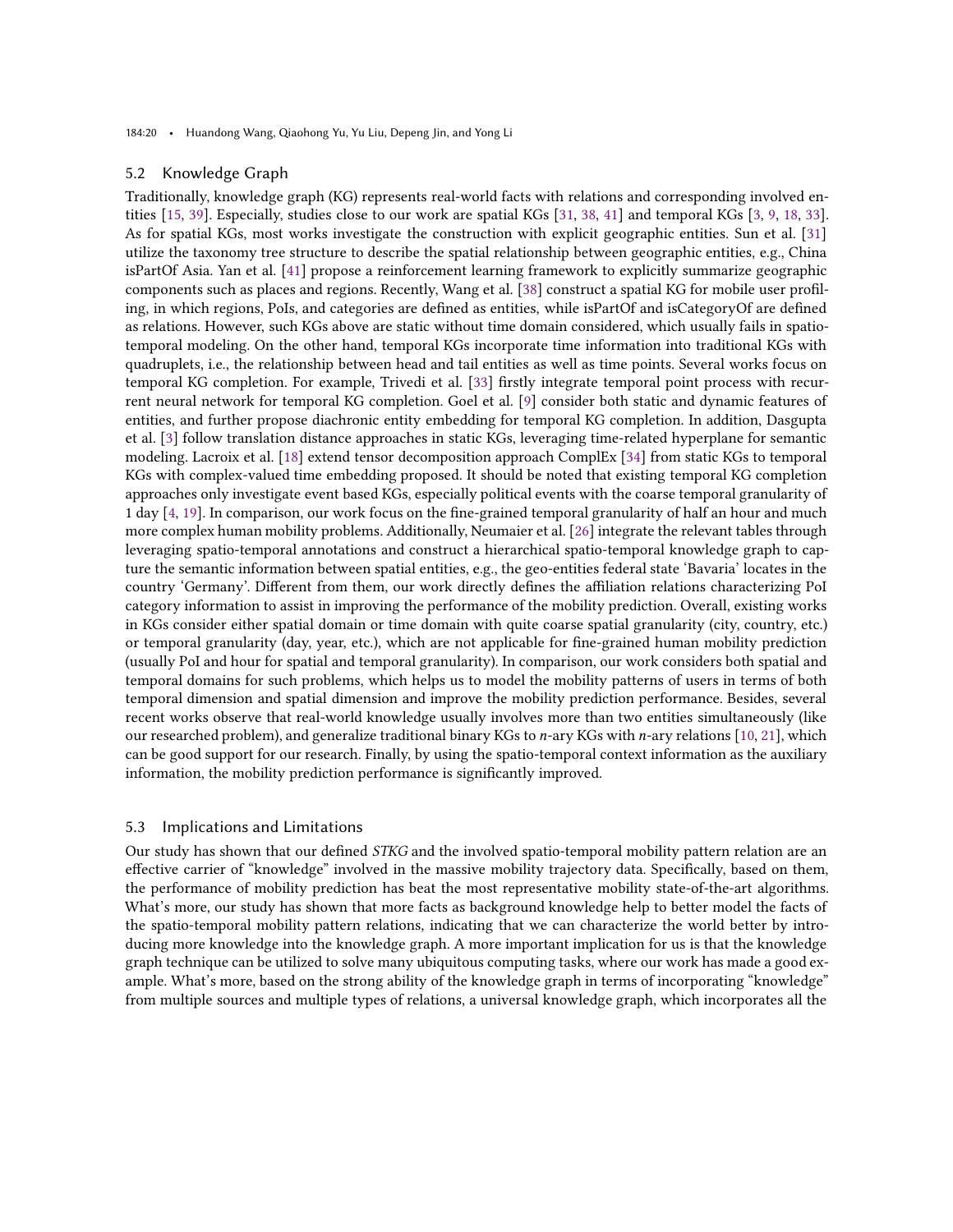available data sources or relation types, is possible to be built to solve massive ubiquitous computing tasks simultaneously, and even achieve better performance by utilizing the correlation between different tasks. For the community of the computer human interaction, the knowledge graph can also help to express the "knowledge" about the interaction between the computer and human better, and provide a new promising solution to solve many practical tasks. For example, some research variables and their relationships in both ubiquitous computing and computer human interaction can be seen as the entities and relations in the knowledge graph, and widely studied knowledge graph embedding approaches [\[39\]](#page-22-13) can provide good representations for such variables in downstream tasks. In addition, the extracted "knowledge" in the form of structured tuples is also useful for a number of applications including user profiling [\[40](#page-22-5)], spatio-temporal aware recommendation [\[44\]](#page-22-6), etc.

One of the limitations of our paper is that we only consider the background knowledge of the PoI categories, which is one of the most readily available background knowledge and can be obtained from online map services. Future work will look into the impact of background knowledge from different sources, e.g., fine-grained attribute information of spatial venues and users, spatio-temporal event information in the urban environment, etc. Another limitation is that the temporal information is only utilized in the form of discrete time bins in our paper. There exist other techniques of knowledge graph embedding that utilize the continuous temporal information, e.g., diachronic embedding [\[9\]](#page-21-21). Future work will look into the impact of different forms of temporal information on the mobility prediction task.

# <span id="page-20-0"></span>6 CONCLUSIONS AND FUTURE WORK

In this paper, we propose a new type of knowledge graph, i.e., spatio-temporal urban knowledge graph (STKG), where mobility trajectories are modeled as the facts of spatio-temporal mobility pattern relations, and we convert the mobility prediction problem to the knowledge graph completion problem in the constructed STKG. Further, combined with the background knowledge from other sources, e.g., Point of Interests (PoI) category information, a complex embedding model is trained to learn the features of entities and relations and measure the plausibility of facts in STKG to solve the knowledge graph completion problem. Extensive evaluations confirm the high accuracy of our model in predicting users' mobility and demonstrate the effectiveness of utilizing PoI categories as the background knowledge in STKG. As for future work, we will consider more background knowledge from different sources. In addition, we will consider multiple variants of the spatio-temporal mobility pattern in one STKG simultaneously, and utilize the structure of relation paths in STKG to improve the prediction performance.

## ACKNOWLEDGMENTS

This work was supported in part by the National Natural Science Foundation of China under U1936217, 61971267, 61972223, 61941117, 61861136003, and 62171260, the National Key Research and Development Program of China under grant 2018YFB1800804, the Beijing Natural Science Foundation under L182038, the Beijing National Research Center for Information Science and Technology under 20031887521, the China Postdoctoral Science Foundation under 2021M691830, and research fund of Tsinghua University - Tencent Joint Laboratory for Internet Innovation Technology.

# REFERENCES

- <span id="page-20-1"></span>[1] Yazan Abu Farha, Alexander Richard, and Juergen Gall. 2018. When will you do what?-anticipating temporal occurrences of activities. In Proc. CVPR.
- <span id="page-20-2"></span>[2] Eunjoon Cho, Seth A Myers, and Jure Leskovec. 2011. Friendship and mobility: user movement in location-based social networks. In Proceedings of the 17th ACM SIGKDD international conference on Knowledge discovery and data mining (KDD). 1082–1090.
- <span id="page-20-3"></span>[3] Shib Sankar Dasgupta, Swayambhu Nath Ray, and Partha Talukdar. 2018. Hyte: Hyperplane-based temporally aware knowledge graph embedding. In Proceedings of the 2018 conference on empirical methods in natural language processing. 2001–2011.
- <span id="page-20-4"></span>[4] Boschee Elizabeth, Lautenschlager Jennifer, O'Brien Sean, Shellman Steve, Starz James, and Michael Ward. 2017. Icews coded event dataa. (2017).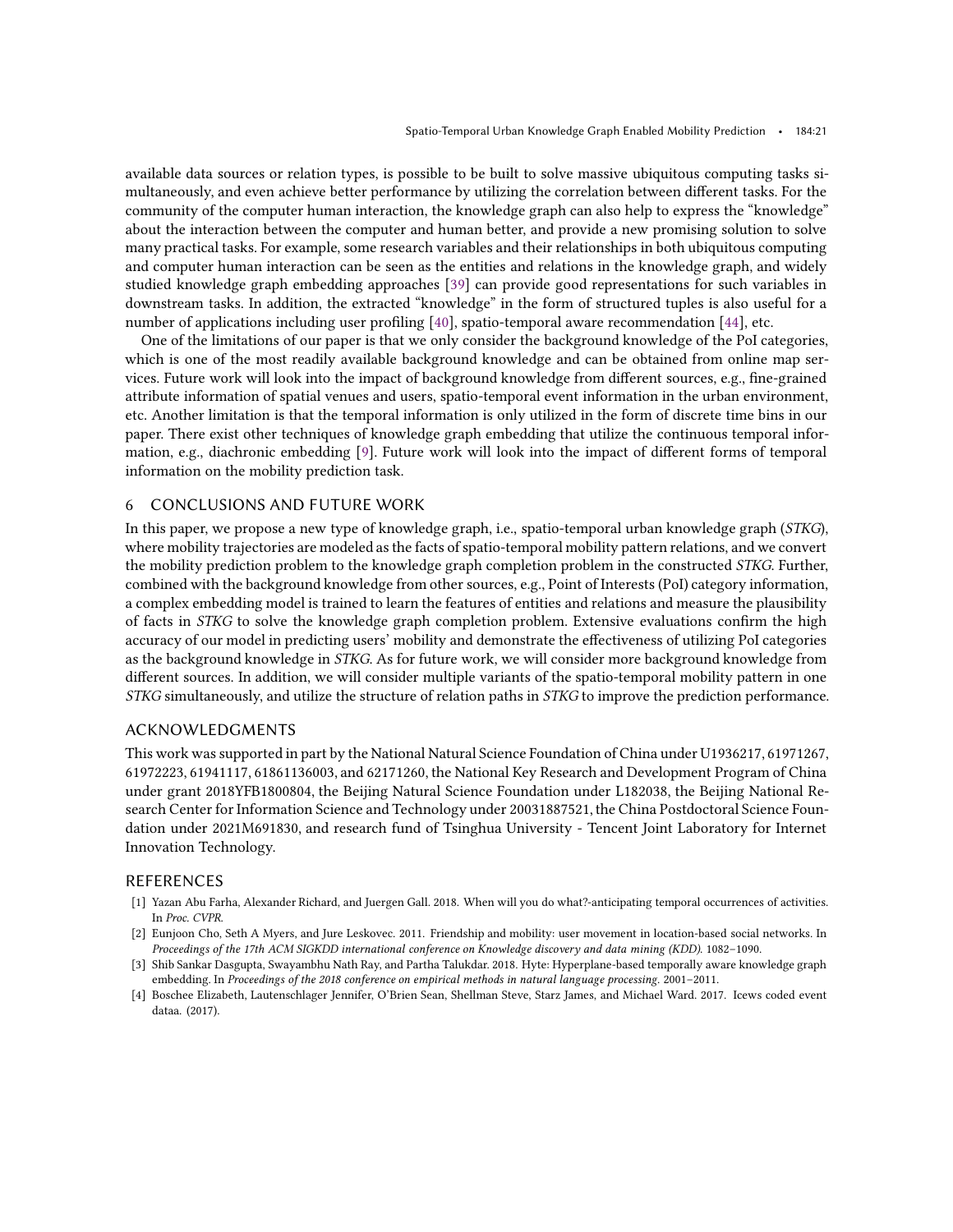184:22 • Huandong Wang, Qiaohong Yu, Yu Liu, Depeng Jin, and Yong Li

- <span id="page-21-9"></span>[5] Zipei Fan, Xuan Song, Renhe Jiang, Quanjun Chen, and Ryosuke Shibasaki. 2019. Decentralized Attention-based Personalized Human Mobility Prediction. Proceedings of the ACM on Interactive, Mobile, Wearable and Ubiquitous Technologies (IMWUT) 3, 4 (2019), 1–26.
- <span id="page-21-7"></span>[6] Jie Feng, Yong Li, Zeyu Yang, Qiang Qiu, and Depeng Jin. 2020. Predicting Human Mobility with Semantic Motivation via Multi-task Attentional Recurrent Networks. IEEE Transactions on Knowledge and Data Engineering (TKDE) PP, 99 (2020), 1–1.
- <span id="page-21-18"></span>[7] Jie Feng, Yong Li, Chao Zhang, Funing Sun, and Depeng Jin. 2018. DeepMove: Predicting Human Mobility with Attentional Recurrent Networks. In Proceedings of the 2018 World Wide Web Conference.
- <span id="page-21-4"></span>[8] Mikhail Galkin, Priyansh Trivedi, Gaurav Maheshwari, Ricardo Usbeck, and Jens Lehmann. 2020. Message Passing for Hyper-Relational Knowledge Graphs. arXiv[:2009.10847](https://arxiv.org/abs/2009.10847)
- <span id="page-21-21"></span>[9] Rishab Goel, Seyed Mehran Kazemi, Marcus Brubaker, and Pascal Poupart. 2020. Diachronic embedding for temporal knowledge graph completion. In Proceedings of the AAAI Conference on Artificial Intelligence, Vol. 34. 3988–3995.
- <span id="page-21-24"></span>[10] Saiping Guan, Xiaolong Jin, Yuanzhuo Wang, and Xueqi Cheng. 2019. Link prediction on n-ary relational data. In The World Wide Web Conference. 583–593.
- <span id="page-21-10"></span>[11] Qing Guo, Zhu Sun, Jie Zhang, and Yin-Leng Theng. 2020. An Attentional Recurrent Neural Network for Personalized Next Location Recommendation. 34 (2020), 83–90.
- <span id="page-21-16"></span>[12] Jiawei Hu, Yanfeng Wang, and Ya Zhang. 2015. IOHMM for location prediction with missing data. In Proceedings of IEEE International Conference on Data Science and Advanced Analytics (DSAA). 1–10.
- <span id="page-21-17"></span>[13] Baoxing Huai, Enhong Chen, Hengshu Zhu, Hui Xiong, Tengfei Bao, Qi Liu, and Jilei Tian. 2014. Toward personalized context recognition for mobile users: A semisupervised Bayesian HMM approach. ACM Transactions on Knowledge Discovery from Data (TKDD) 9, 2 (Sep. 2014), 10.
- <span id="page-21-14"></span>[14] Jaeseong Jeong, Mathieu Leconte, and Alexandre Proutiere. 2016. Cluster-aided mobility predictions. In Proceedings of the 35th Annual IEEE International Conference on Computer Communications (INFOCOM). 1–9.
- <span id="page-21-20"></span>[15] Shaoxiong Ji, Shirui Pan, Erik Cambria, Pekka Marttinen, and S Yu Philip. 2021. A Survey on Knowledge Graphs: Representation, Acquisition, and Applications. IEEE Transactions on Neural Networks and Learning Systems (2021).
- <span id="page-21-8"></span>[16] Renhe Jiang, Xuan Song, Zipei Fan, Tianqi Xia, Quanjun Chen, Qi Chen, and Ryosuke Shibasaki. 2018. Deep ROI-Based Modeling for Urban Human Mobility Prediction. Proceedings of the ACM on Interactive Mobile Wearable and Ubiquitous Technologies (IMWUT) 2, 1 (2018), 1–29.
- <span id="page-21-5"></span>[17] Tingsong Jiang, Tianyu Liu, Tao Ge, Lei Sha, Baobao Chang, Sujian Li, and Zhifang Sui. 2016. Towards time-aware knowledge graph completion. In Proceedings of COLING 2016, the 26th International Conference on Computational Linguistics: Technical Papers. 1715–1724.
- <span id="page-21-6"></span>[18] Timothée Lacroix, Guillaume Obozinski, and Nicolas Usunier. 2020. Tensor decompositions for temporal knowledge base completion. arXiv preprint arXiv:2004.04926 (2020).
- <span id="page-21-22"></span>[19] Kalev Leetaru and Philip A Schrodt. 2013. Gdelt: Global data on events, location, and tone, 1979–2012. In ISA annual convention, Vol. 2. Citeseer, 1–49.
- <span id="page-21-3"></span>[20] Weijie Liu, Peng Zhou, Zhe Zhao, Zhiruo Wang, Qi Ju, Haotang Deng, and Ping Wang. 2020. K-bert: Enabling language representation with knowledge graph. In Proceedings of the AAAI Conference on Artificial Intelligence (AAAI), Vol. 34. 2901–2908.
- <span id="page-21-25"></span>[21] Yu Liu, Quanming Yao, and Yong Li. 2020. Generalizing tensor decomposition for n-ary relational knowledge bases. In Proceedings of The Web Conference 2020. 1104–1114.
- <span id="page-21-12"></span>[22] Xin Lu, Erik Wetter, Nita Bharti, Andrew J Tatem, and Linus Bengtsson. 2013. Approaching the limit of predictability in human mobility. Scientific reports 3 (Oct. 2013).
- <span id="page-21-11"></span>[23] Wesley Mathew, Ruben Raposo, and Bruno Martins. 2012. Predicting future locations with hidden Markov models. In Proceedings of the ACM conference on ubiquitous computing (UbiComp). 911–918.
- <span id="page-21-19"></span>[24] James McInerney, Jiangchuan Zheng, Alex Rogers, and Nicholas R Jennings. 2013. Modelling heterogeneous location habits in human populations for location prediction under data sparsity. In Proceedings of the ACM international joint conference on Pervasive and ubiquitous computing (UbiComp). 469–478.
- <span id="page-21-0"></span>[25] Apollinaire Nadembega, Abdelhakim Hafid, and Tarik Taleb. 2014. A destination and mobility path prediction scheme for mobile networks. IEEE transactions on vehicular technology 64, 6 (2014), 2577–2590.
- <span id="page-21-23"></span>[26] Sebastian Neumaier and Axel Polleres. 2019. Enabling Spatio-Temporal Search in Open Data. Journal of Web Semantics 55 (2019), 21–36.
- <span id="page-21-1"></span>[27] Minming Ni, Zhangdui Zhong, and Dongmei Zhao. 2011. MPBC: A mobility prediction-based clustering scheme for ad hoc networks. IEEE Transactions on Vehicular Technology 60, 9 (2011), 4549–4559.
- <span id="page-21-15"></span>[28] Yuanyuan Qiao, Zhongwei Si, Yanting Zhang, Fehmi Ben Abdesslem, Xinyu Zhang, and Jie Yang. 2018. A hybrid Markov-based model for human mobility prediction. Neurocomputing 278 (2018), 99–109.
- <span id="page-21-2"></span>[29] Wee-Seng Soh and Hyong S Kim. 2003. QoS provisioning in cellular networks based on mobility prediction techniques. IEEE Communications Magazine 41, 1 (2003), 86–92.
- <span id="page-21-13"></span>[30] Libo Song, David Kotz, Ravi Jain, and Xiaoning He. 2006. Evaluating Next-Cell Predictors with Extensive Wi-Fi Mobility Data. IEEE Transactions on Mobile Computing 5, 12 (2006), 1633–1649.